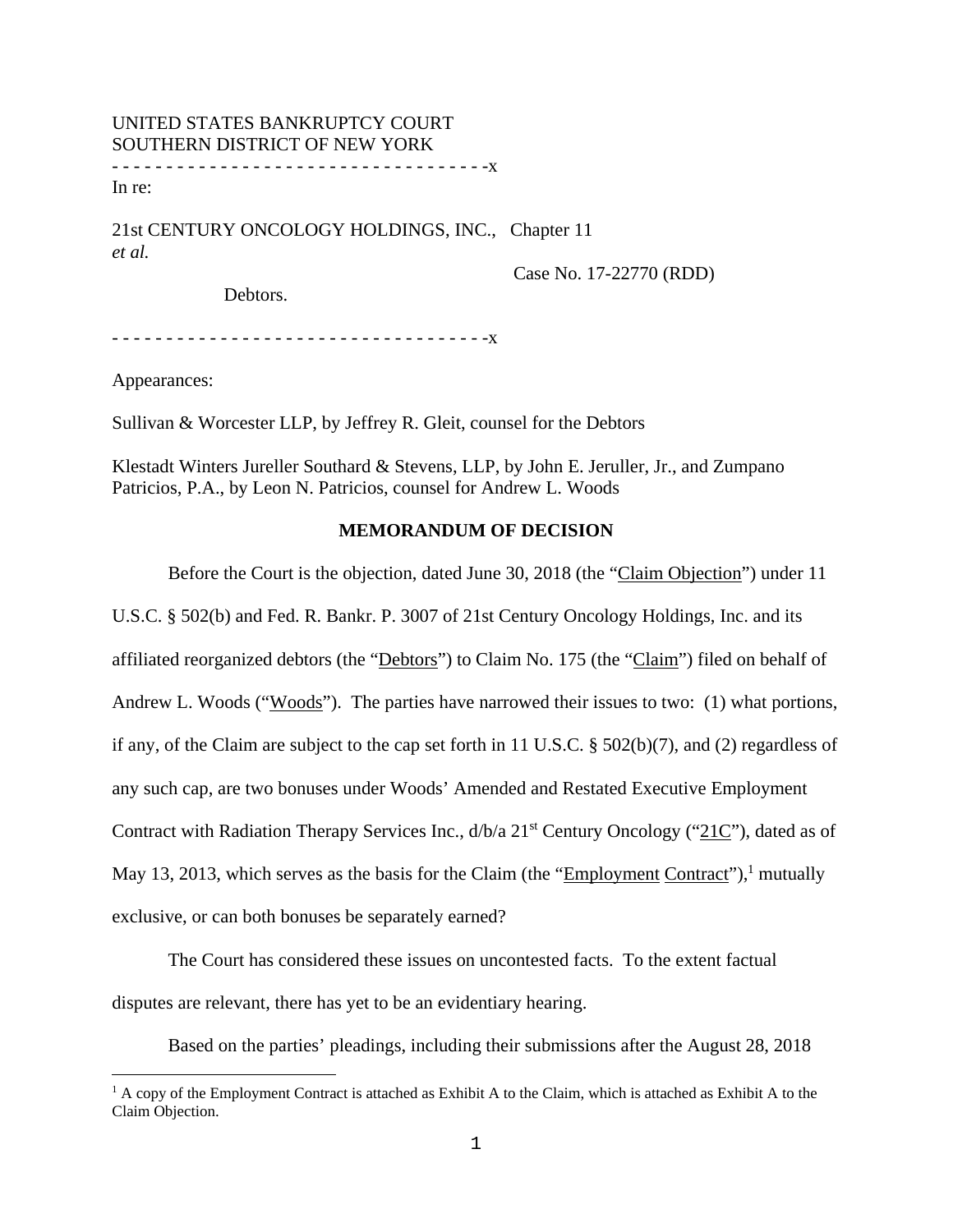hearing (the "Hearing") and the record of the Hearing, this Memorandum of Decision explains why (1) the remaining portions of the Claim under dispute are indeed capped by 11 U.S.C. § 502(b)(7), with the exception that Woods is entitled to prepetition prejudgment interest on the unpaid uncapped amount of the Claim and perhaps to certain attorneys fees, and (2) the bonus provisions of the Contract are ambiguous, permitting inquiry into parol evidence.

### **Jurisdiction**

 The Court has subject matter jurisdiction over the Claim Objection under 28 U.S.C. § 157(a)-(b) and 1334(b) and the Amended Standing Order of Reference, dated January 31, 2012 (Preska, C.J.), as a core proceeding under 28 U.S.C. § 157(b)(2)(B) that the Court has the power to decide by a final order under Stern v. Marshall, 564 U.S. 462, 496-97 (2011). Such jurisdiction continues after confirmation of the Debtors' chapter 11 plan because the plan and the order confirming the plan reserve the Court's jurisdiction to determine the allowance of claims against the Debtors and the dispute has a close nexus to the plan. Cohen v. CDR Creances, S.A.S. (In re Euro-American Lodging Corp.), 549 Fed. Appx. 52, 54 (2d Cir. 2014); Ace. Am. Ins. Co. v. DPH Hldgs. Corp. (In re DPH Hldgs. Corp.), 448 Fed. Appx. 134, 137 (2d Cir. 2011).

# **Facts**

 The Claim is based on 21C's prepetition termination of the Employment Contract without cause on September 23, 2016 and nonpayment of amounts owing thereunder.<sup>2</sup> Claim  $\P$  8. See also Amended Complaint, dated March 9, 2017, a copy of which is attached as Exhibit C to the Claim, filed by Woods against 21C in the U.S. District Court for the Middle District of Florida, 2:16 Civ. 897 at ¶¶ 60-62, 66, 74-94 (the "Complaint").

 There is no dispute that Woods was a highly compensated 21C executive whose job included, among other things, lobbying on the Debtors' behalf, a role critical to the Debtors'

 $2\,21$ C and the other Debtors commenced these chapter 11 cases on May 25, 2017.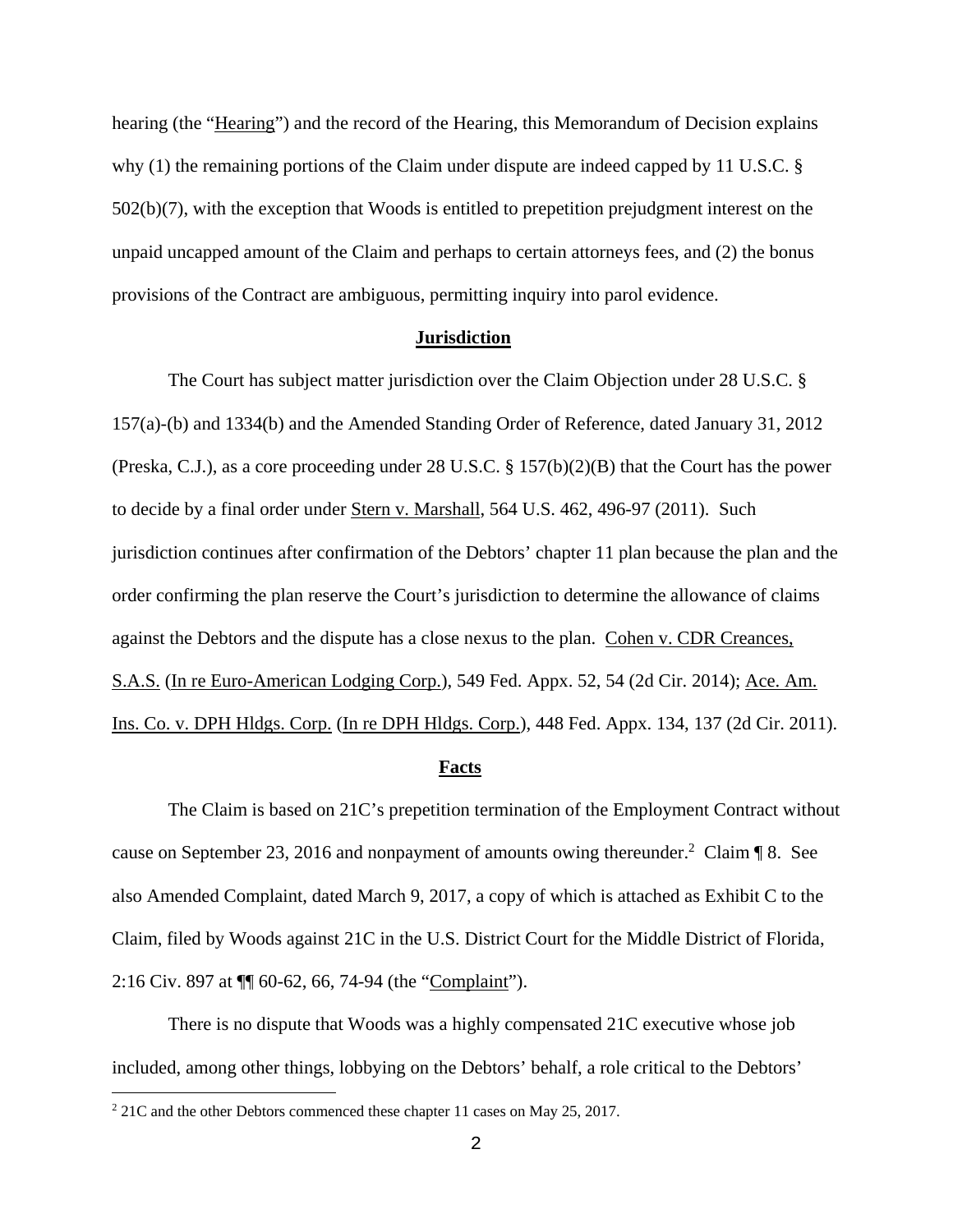heavily regulated business. As stated in the rider to the Claim incorporated in ¶ 8 thereof, Woods asserts an aggregate amount owing of \$11,097,245.46 as follows, plus accruing postpetition pre-judgment interest and postpetition legal fees:

- A. Contractual "severance": \$1,000,000;<sup>3</sup>
- B. All contractual bonus payments, including those that were not payable on the termination of the Employment Contract except as accelerated thereby: \$9,000,000;
- C. Prejudgment interest under Florida law as of May 25, 2017, 21C's chapter 11 petition date: \$746,660.96;
- D. Prepetition attorneys fees under Fla. Statute § 448.08 and/or 29 U.S.C. § 1132(g): \$335,584.50; and
- E. Contractual COBRA benefit payment for 12 months: \$15,000.

Woods' right to the unpaid severance, bonus payments, and benefits is governed by

paragraph 3(b) and Art. 5 of the Employment Contract. Paragraph 3(b), appearing in an article

captioned "Executive Compensation," provides,

"Performance Incentive and Other Bonuses. The Executive shall be entitled to receive the following incentive bonuses: (i) Five Million Dollars (\$5,000,000) from the Company for achievement during the Term of a freeze on reductions in Medicare reimbursement to freestanding radiation therapy centers except for those reductions negotiated on behalf of the Company; or (ii) Two Million Five Hundred Thousand Dollars (\$2,500,000) from the Company for achievement during the Term of the adoption of a new, multi-bundled payments system for freestanding radiation therapy centers, to which the Company elects not to participate, (iii) Two Million Five Hundred Thousand Dollars (\$2,500,000) upon the Company's initial election to participate in any way in the system referred to in clause (ii) above, and (iv) other cash bonuses as agreed to in writing in the future between the Executive and the Chief Executive Officer with approval from the Compensation Committee. Payments under clauses (i) through (iii) above shall be made annually over a five year period, with the first payment payable within five (5) business days following the freeze, adoption or election, respectively. Any deferred payments of incentive bonuses shall be immediately accelerated and paid in full in the event of (A) the Executive's termination

i <sup>3</sup> This amount equals Woods' annual "Base Salary." Employment Contract  $\P$  3(a).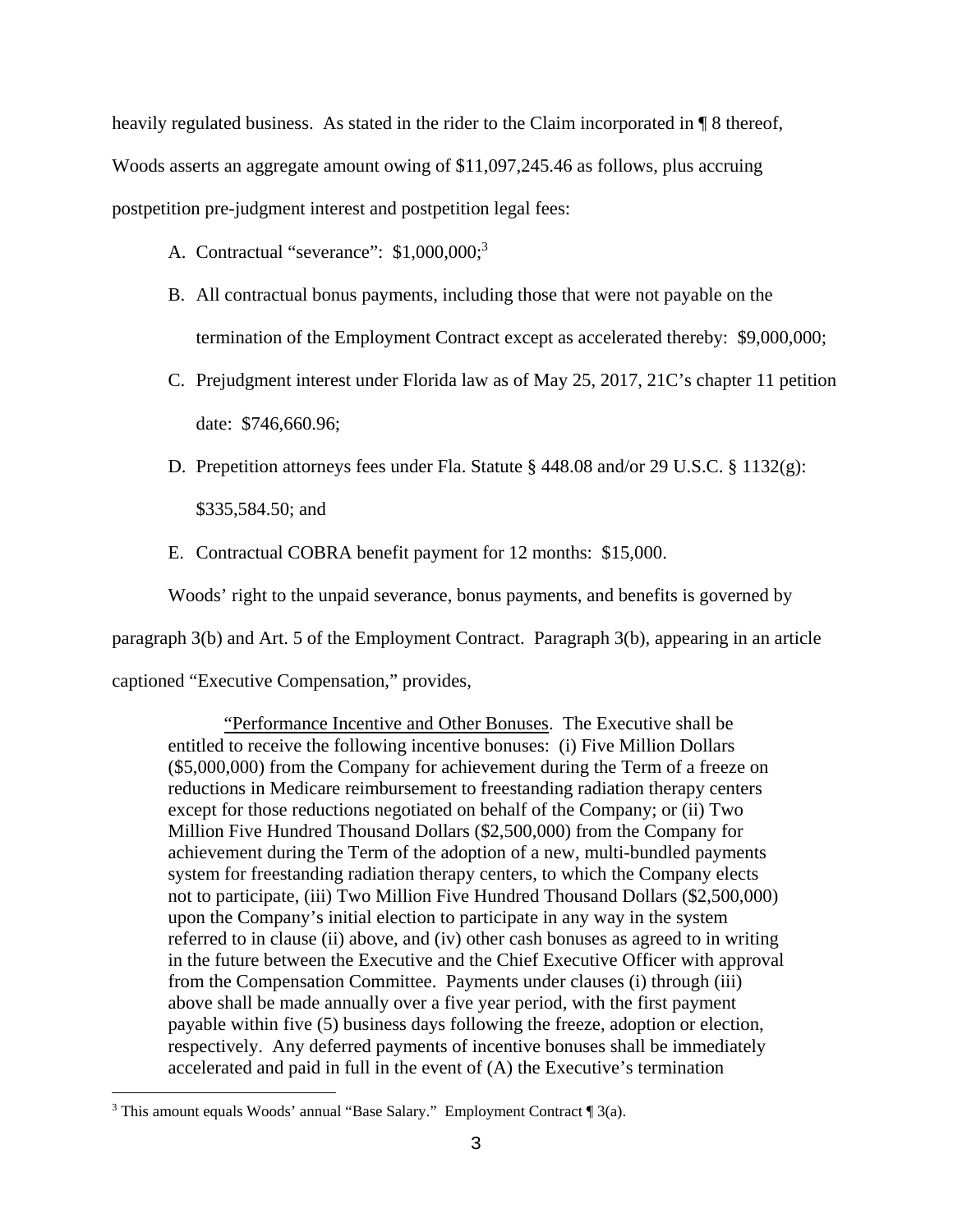without Cause, termination by the Executive for Good Reason or as a result of the Executive's death or Disability or (B) upon a 'Change in Control'...."

Article 5 of the Employment Contract, captioned "Payments upon Termination," provides

in relevant part,

"(a) Involuntary Termination. If the Executive's employment is terminated by the Company during the Term, the Executive shall be entitled to receive his Base Salary and unreimbursed expenses accrued and unpaid through the date of termination (the "Termination Date"). The Executive shall also receive any nonforfeitable benefits already earned and payable to him under the terms of any deferred compensation, incentive or other benefit plan maintained by the Company, payable in accordance with the terms of the applicable plan. The payments and benefits that the Executive shall be entitled to pursuant to this Section 5(a) are collectively referred to as the Executive's 'Accrued Compensation.'

"(b) Severance Payments. If the Executive's employment is terminated (i) by the Company without Cause or (ii) by the Executive for Good Reason, then in addition to payment of the Accrued Compensation and any deferred payments of performance incentive bonuses pursuant to Section 3(b), the Company shall also be obligated to make a series of monthly payments to the Executive for a period of twenty-four (24) months immediately following the Termination Date so long as the Executive continues to comply with Sections 8 and 9 hereof<sup>4</sup>...."

Paragraphs 5(d) and 5(e) of the Employment Contract provide that if Woods'

employment is terminated for Cause or if Woods voluntarily terminates his employment not for

Good Reason, he shall be entitled only to the Accrued Compensation. Paragraph 5(f) provides,

"In order to receive the severance payments and benefits hereunder (other than the Accrued

Compensation), the Executive must execute and not revoke a general release of claims in favor

of the Company [in the form attached to the Contract] . . . within 60 days following the

Termination Date."

i<br>Li

Thus, as provided in Employment Contract ¶ 3(b), Woods shall be entitled to three specifically described incentive bonuses, which shall be payable annually over five years after

<sup>4</sup> These provisions require Woods to maintain the confidentiality of confidential 21C information and to refrain from engaging in certain actions, including competing with the 21(C) for twenty-four months.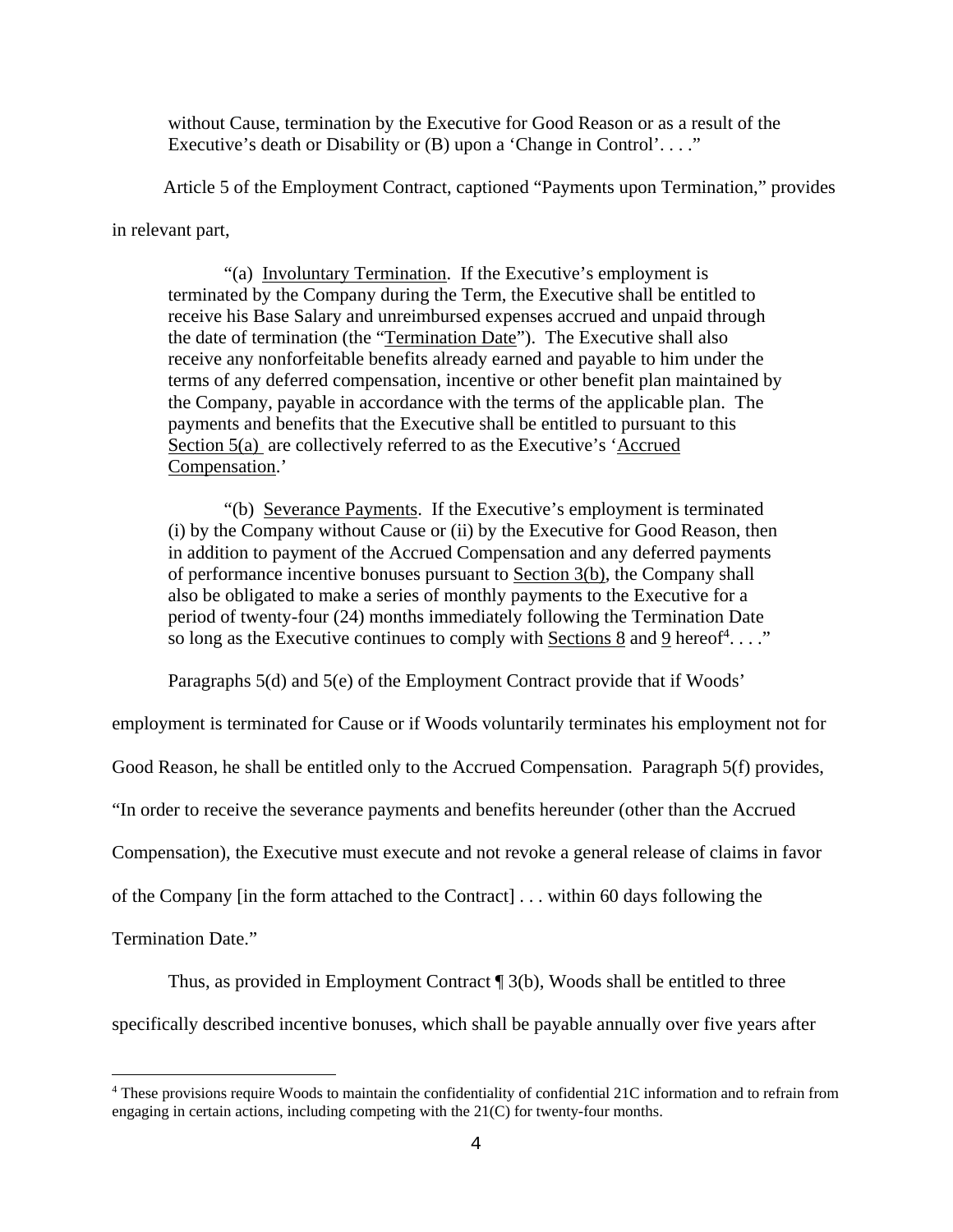the applicable triggering event but which shall be accelerated and paid fully upon certain events, including Woods' termination without Cause. The right to such acceleration is confirmed in Employment Contract ¶ 5(b) under the heading "Severance Payments," along with the provision of twenty-four months of separate severance payments equal to Base Salary for each year. Employment Contract ¶¶ 5(d) and (e) make it clear, however, that the incentive bonuses and twenty-four months of severance payments shall not be paid if Woods is terminated for Cause or voluntarily terminates his employment without Good Reason, in contrast with "Accrued Compensation," which shall be paid to him in such circumstances, and under  $\sqrt{\frac{5}{f}}$  they never will be paid unless he timely signs the release described therein (the "Release"). Paragraph 5(a)'s definition of "Accrued Compensation" encompasses "nonforfeitable benefits already earned *and payable* to [Woods] under the terms of any deferred compensation, incentive or other benefit *plan* maintained by [21C]. . . " (emphasis added). It therefore does not include the specific incentive bonuses set out in paragraph 3(b), which are not part of a 21C compensation, incentive or other benefit plan, and, in any event, would not cover them to the extent that they are not yet payable under the five-year payout terms of paragraph 3(b).

The Claim asserts that all three incentive bonuses in Employment Contract  $\P_3(b)(i)$ -(iii) were triggered prepetition – on December 28, 2015, in February 2015 and on or about July, 2015, respectively. Complaint ¶¶ 43, 46 and 49, and 52. The Claim seeks only \$9 million of such bonuses because 21C made the initial, \$1 million payment on the first, \$5 million bonus in January 2016. Id. ¶ 55.

In addition to the two issues presently before the Court, the Debtors originally objected to \$500,000 of Woods' "severance" claim and raised or reserved the right to raise other defenses to the Claim, including Woods' delay in executing the Release, and counterclaims. They have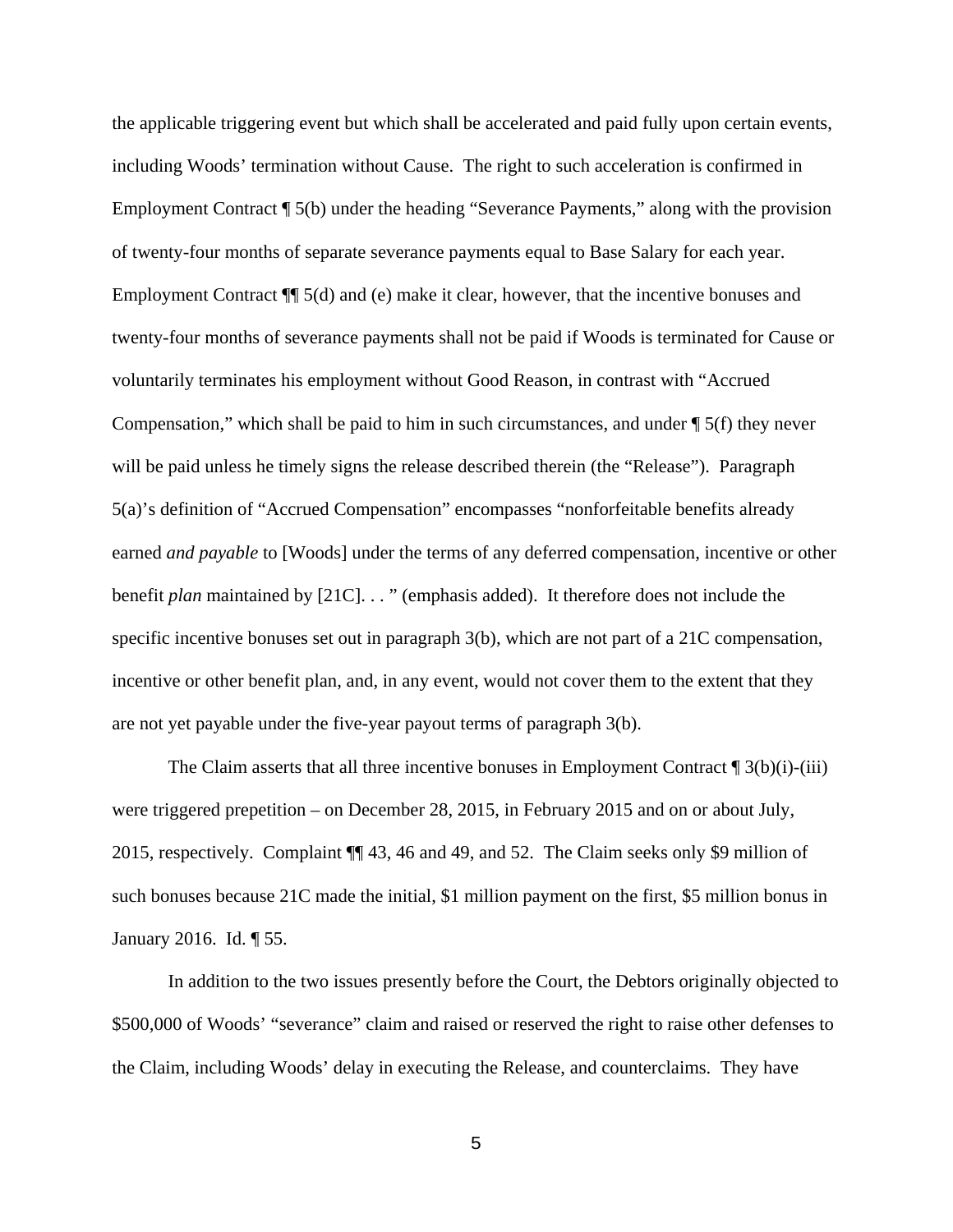since waived all such objections, defenses and counterclaims, however, on the conditions that the Court decide the two remaining issues and Woods sign the Release. Hearing Tr. at 24-27; Debtors' Reply Memorandum, dated August 24, 2018, at  $\P$  15.<sup>5</sup> Implicitly, this means that the Debtors have conceded that the triggers for the incentive bonuses under Employment Contract ¶  $3(b)(i)$ -(iii) have occurred.

The Debtors of course continue to contend that the portion of those bonuses that were not due and payable before or on Woods' termination, except by acceleration under Employment Contract ¶¶ 3(b) and 5(b), are subject to the cap on allowance under 11 U.S.C. § 502(b)(7). They also contend that section 502(b)(7) precludes Woods' claims to pre-judgment interest and attorneys fees in their entirety. Nor have they conceded that Woods would be entitled to both of the bonuses described in Employment Contract  $\P$  3(b)(ii) and (iii), as opposed to one or the other. Because of these remaining objections, the Debtors contend that the Claim should be reduced and allowed in the amount of \$3,515,000, as follows: (a) \$1,000,000 of "severance" equal to one year's Base Salary, (b) \$1,000,000 of incentive bonus under Employment Contract ¶ 3(b)(i), comprising one year's installment of the remaining four years of such bonus payable posttermination without acceleration, (c) \$1,500,000 of incentive bonus under Employment Contract ¶ 3(b)(ii), comprising (i) two payments due and owing pre-terminatino and (ii) one year's installment of the remaining bonus payments payable post-termination without acceleration, and (d) a \$15,000 COBRA benefit under Employment Contract ¶ 5(a).

#### **Discussion**

**A. The § 502(b)(7) Objection.** Generally speaking, claims in bankruptcy are determined under applicable non-bankruptcy law, here the law of Florida, which governs the Employment

<sup>5</sup> The Debtors now acknowledge that although Employment Contract ¶ 5(b) provided Woods with a right to two years of Base Salary post-termination, the Claim seeks only one year, in the amount of \$1 million, in keeping with 11 U.S.C. § 502(b)(7) as discussed below.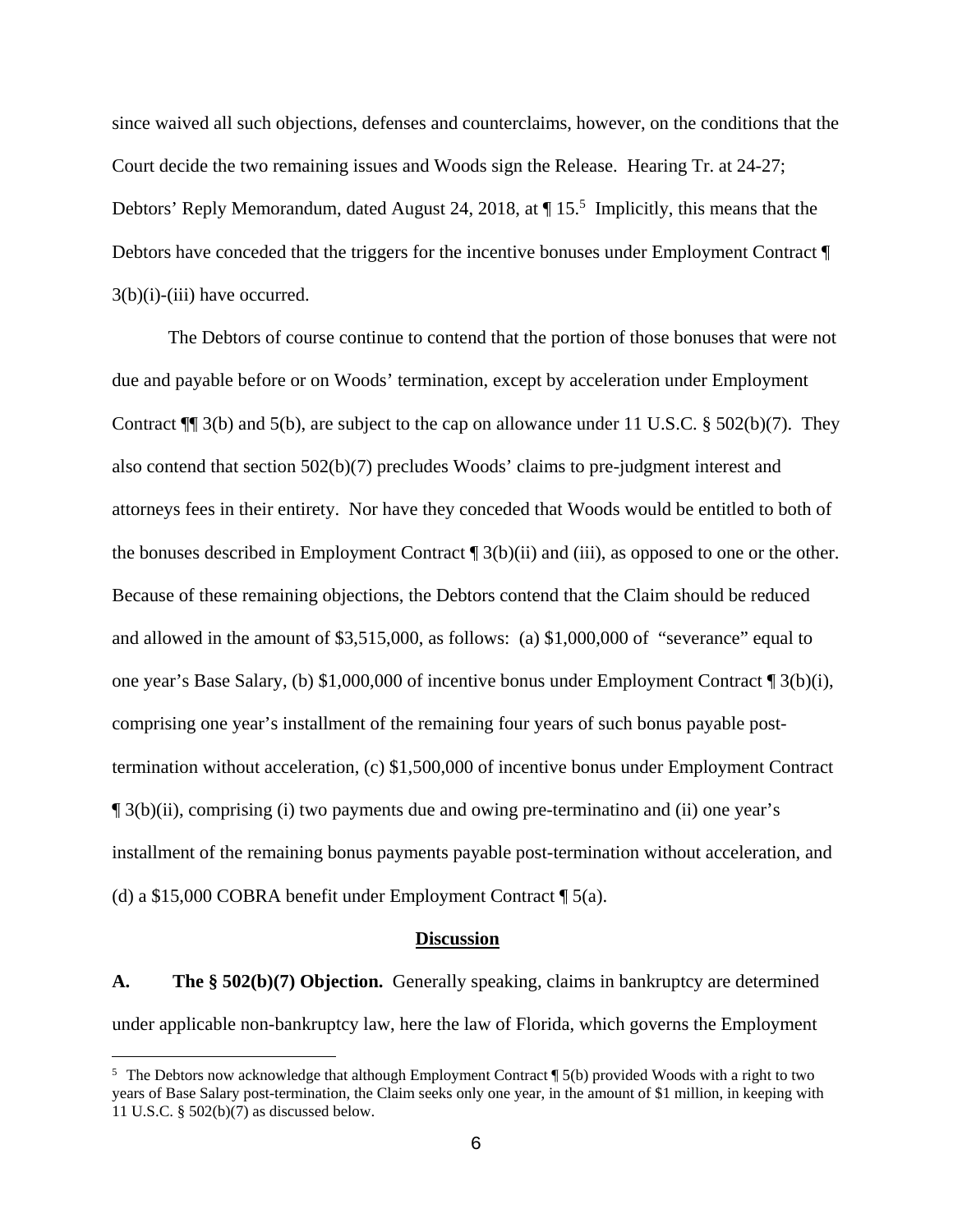Contract,<sup>6</sup> or ERISA to the extent that it is relevant to Woods' benefits claims. The Bankruptcy Code places its own limits on some types of claims, however, including under 11 U.S.C. § 502(b)(7) with respect to claims by employees for damages resulting from the termination of an employment contract. In re VeraSun Energy Corp., 467 B.R. 757, 762 (Bankr. D. Del. 2012); In re Vertis Hldgs., Inc., 2011 Bankr. LEXIS 5057, at \*5 (Bankr. S.D.N.Y. Dec. 21, 2011) ("§ 502(b)(7) itself does not create any right to damages for a terminated employee; it only limits the amount the employee would otherwise be entitled to recover under his employment contract pursuant to applicable state law.").

Section 502(b) of the Bankruptcy Code provides that the Court shall determine and allow the amount of a claim subject to an objection as of the bankruptcy petition date "except to the extent that . . .

(7) if such claim is the claim of an employee for damages resulting from the termination of an employment contract, such claim exceeds –

 (A) the compensation provided by such contract, without acceleration, for one year following the earlier of –

(i) the date of the filing of the petition; or

(ii) the date on which the employer directed the employee to terminate, or such employee terminated, performance under such contract; plus

(B) any unpaid compensation due under such contract, without acceleration, on the earlier of such dates. . . ."

11 U.S.C. § 502(b)(7). Section 502(b)(7)'s claim cap therefore has two requirements: the claim must be (1) that of an employee and (2) for damages resulting from the termination of an employment contract. In re Lavelle Aircraft Co., 1996 Bankr. LEXIS 453, at \*10 (Bankr. E.D. Pa. May 2, 1996). Those terms are not defined in the Bankruptcy Code, but their meaning is

<sup>6</sup> Employment Contract ¶ 15.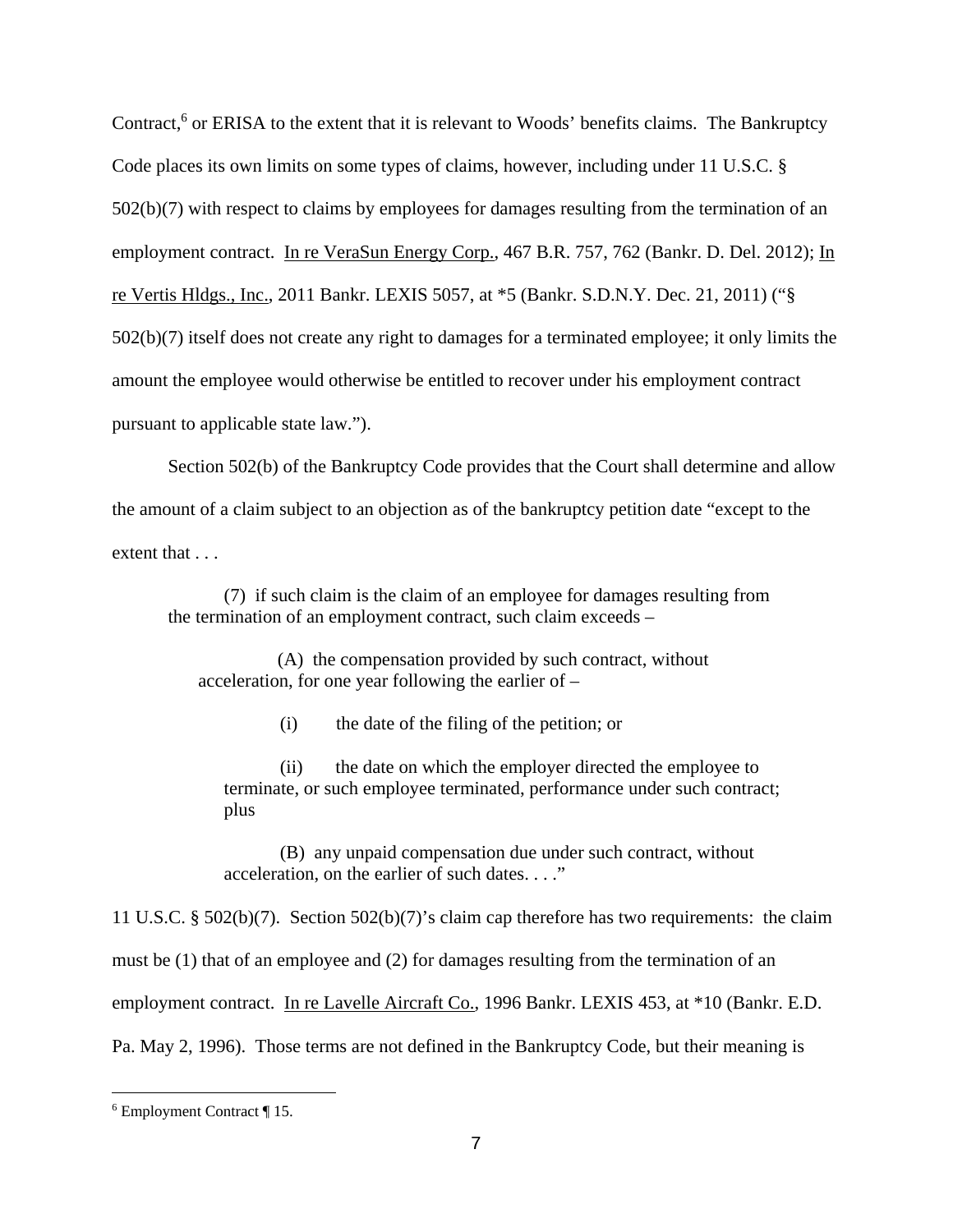clear for present purposes, as the portions of Woods' Claim subject to dispute under section 502(b)(7) are manifestly those of an employee for damages resulting from the termination of his Employment Contract. They did not arise until the Contract's termination.<sup>7</sup> Even Woods' common law claim for prejudgment interest and statutory attorneys fee claims pertaining to such damages also constitute damages resulting from termination of the Employment Contract. As stated in Woods' initial opposition to the Claim Objection, "Pursuant to Florida Law, a litigant is entitled to prejudgment interest on a *contractually due* payment," Andrew L. Woods' Initial Response to Claim Objection ¶ 47 (emphasis added), and "With respect to the claim for reimbursement of attorneys' fees, Woods is entitled to reimbursement for attorneys fees: (i) pursuant to Section 448.08 of the Florida Statutes with respect to the *breach of contract* claim and (ii) pursuant to 29 U.S.C. § 1132(g) on the severance and COBRA benefits claims." Id. ¶ 48 (emphasis added). See also Belson v. Olson Rug Co., 483 B.R. 660, 669 (N.D. Ill. 2012) ("[C]ourts have broadly interpreted section 502(b)(7) of the Code to cap claims arising from the termination of an employment contract, whether the claims are based on contract damages or violations of another act, like the National Labor Relations Act," citing, among other decisions, In re FairPoint Comm'cs., Inc., 445 B.R. 271, 275 (Bankr. S.D.N.Y. 2011).

The parties disagree about how to apply the claim cap as required by subsections (A) and (B) of section 502(b)(7). As relevant here, under those subsections, the Claim shall not be allowed in excess of (A) the compensation provided by the Employment Contract, without acceleration, for one year from the date that the Contact was terminated, plus (B) any unpaid

It is well established, and the parties do not dispute, that section  $502(b)(7)$  applies regardless whether the employment contract was terminated, as here, before the commencement of the employer's bankruptcy case or after it. In re Vertis Hldgs., 2011 Bankr. LEXIS 5057, at \*5, citing Anthony v. Interform Corp., 96 F.3d 692, 697 (3d Cir. 1996). See also Belson v. Olson Rug. Co., 483 B.R. 660, 668-69 (N.D. Ill. 2012) . Because 21C's termination of the Employment Contract occurred before the chapter 11 petition date, under the plain terms of section 502(b)(7), calculation of the capped claim runs from the Contract's termination, not the later petition date.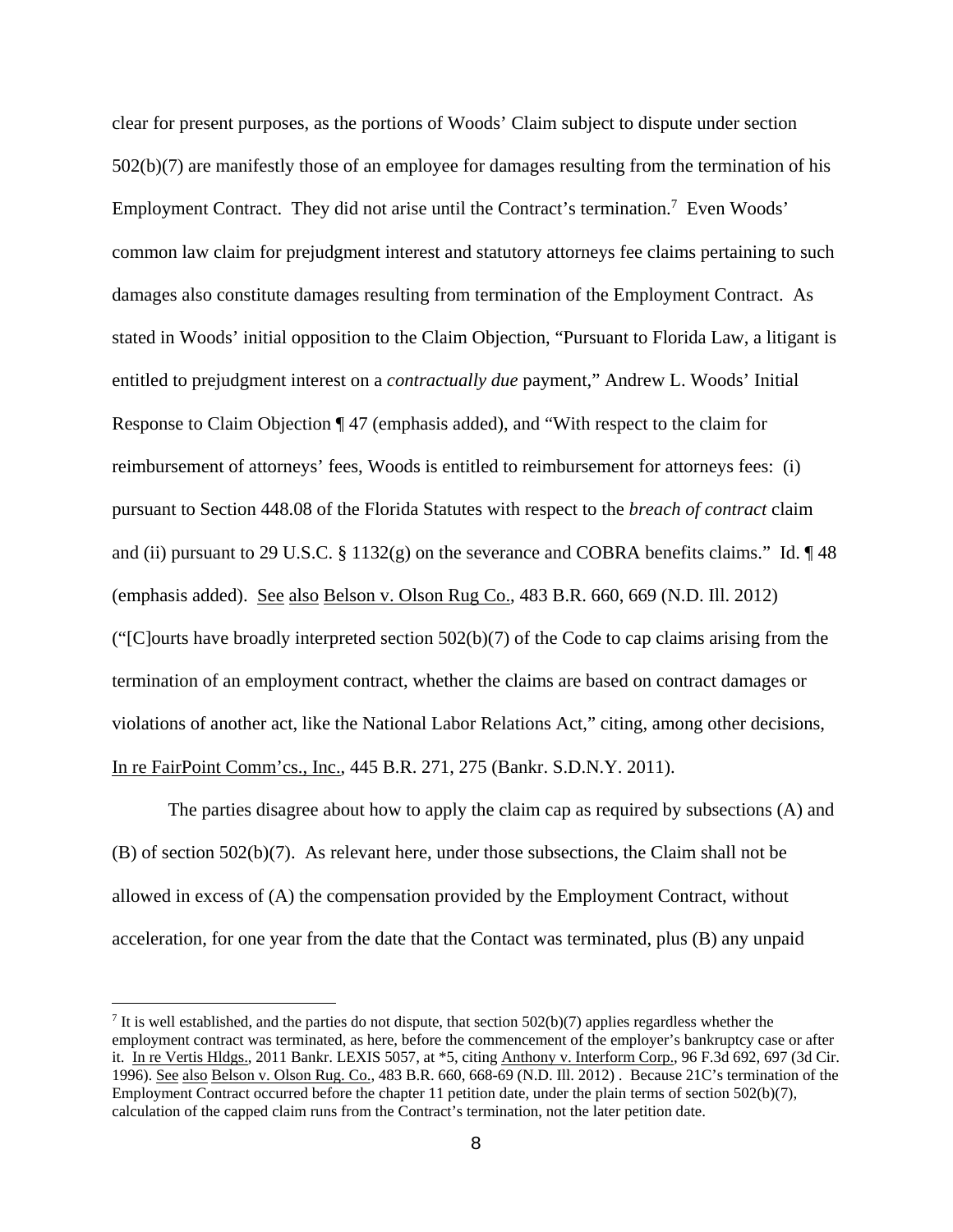compensation due under the Employment Contract, without acceleration, from the termination of the Contract. 11 U.S.C.  $\S$  502(b)(7)(A) and (B).

The Debtors point out that the plain terms of the Employment Contract<sup>8</sup> provide that the bonuses are not payable upon their triggering event but, instead, "annually over a five year period, with the first payment payable within five (5) business days following the [trigger event]." Employment Contract [ 3(b). Woods' right to the full amount of incentive bonus payments is accelerated only upon certain types of Contract termination, id.; see also id. ¶¶ 5(b) and  $5(c)$ , but not others, id.  $\P$   $5(d)$  and  $5(e)$ , and, moreover, only if Woods timely executes the Release, id.  $\P$  5(f). Thus, the Debtors argue, under the plain terms of section 502(b)(7), with the exception of bonus installments coming due and payable before or the Employment Contract's termination (without acceleration) and one year's projected payments thereafter, Woods' bonus claim must be disallowed because it is compensation coming due only as a result of acceleration upon Contract termination.<sup>9</sup>

Woods contends, to the contrary, that the full amount of the bonuses were "earned" upon

<sup>&</sup>lt;sup>8</sup> Under Florida Law, which as noted above governs the Employment Contract, the Contract's plain language controls, and the Court may not use extrinsic evidence to interpret it absent facial ambiguity. Emergency Assocs. of Tampa, P.A. v. Sassano, 664 So. 2d 1000, 1002 (Fla. 2d DCA 1995); see also Allen C. Ewing & Co. v. Freedle, 521 So. 2d 384, 386 (Fla. 1st DCA 1988). A contract is "ambiguous" only when it is of uncertain meaning, and may be fairly understood in more ways than one. Emergency Assocs. of Tampa, P.A. v. Sassano, 664 So. 2d 1000, 1002 (Fla. 2d DCA 1995) (citing Friedman v. Virginia Metal Prod. Corp., 56 So. 2d 515, 517 (Fla. 1952)); see also Specialty Rests. Corp. v. City of Miami, 501 So. 2d 101, 103 (Fla. 3d DCA 1987) ("A contract is ambiguous when its language is reasonably susceptible to more than one interpretation, or is subject to conflicting inferences."). <sup>9</sup> It is worth noting that some courts have limited the amount payable under 11 U.S.C. § 502(b)(7) to one year of only the salary component of severance following contract termination. See, e.g., In re CPT Corp., 1991 Bankr. LEXIS 1730 (Bankr. D. Minn. Nov. 27, 1991) (disallowing under section 502(b)(7), among other things, claim for a portion of earned incentive bonus that otherwise would have been paid as severance during the twenty-four months post-termination). However, in keeping with the broader meaning of the term "compensation" used in the statute and the fact that compensation may well include items besides base salary, such as benefits, other courts have included non-salary damages resulting from contract termination within the one-year calculation, In re Interact Med. Techs. Corp., 2003 Bankr. LEXIS 2276, at \*21-22 (Bankr. D. Mass. Aug. 4, 2003); see also Irvine-Pacific Commer. Ins. Brokers v. Adams (In re Irvine-Pacific Commer. Ins. Brokers), 228 B.R. 245, (BAP 9<sup>th</sup> Cir. 1998); In re Mid-American Waste Sys., 274 B.R. 111, 124 (Bankr. D. Del. 2001), and this appears to be the better view. The Debtors apparently concede the point as to one year's projected post-termination payment of Woods' bonuses under Employment Contract  $\P$  3(b)(i)-(ii) being allowed in addition to one year of Base Salary in Employment Contract  $\P$ 5(b).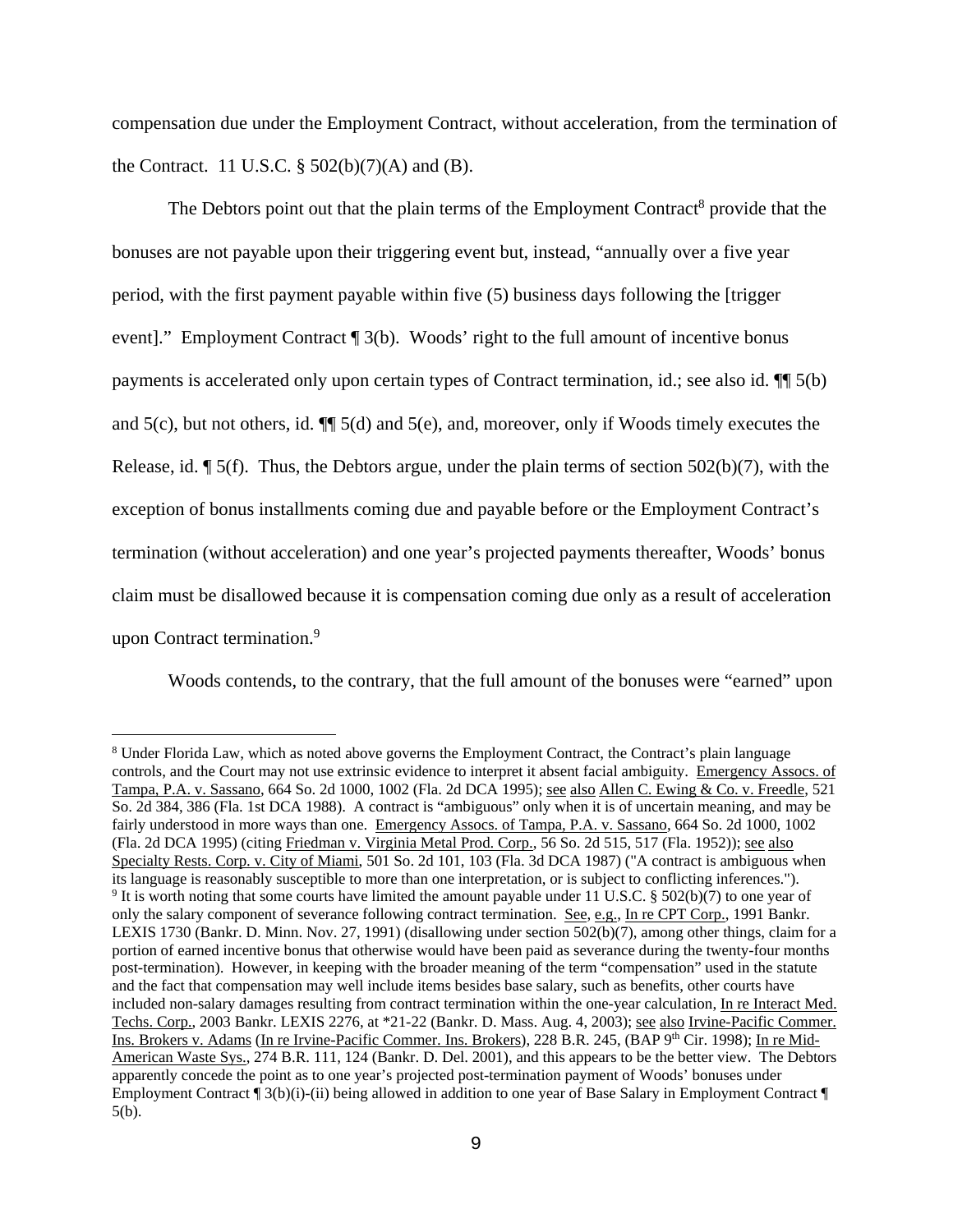their respective triggering events and therefore that his claim for their nonpayment does not result from the subsequent termination of the Employment Contract, upon which his right to their payment was accelerated. He cites in his favor dicta to the effect that "Section 502(b)(7) does not limit a claim for which the employer has received all the consideration for which it has bargained, and all that remains to be done is for the employer to fulfill its obligations of payment." In re CPT Corp., 1991 Bankr. LEXIS 1730, at \*11 (Bankr. D. Minn. Nov. 27, 1991); see also In re Lavelle Aircraft Co., 1996 Bankr. LEXIS 453, at \*15 (same); Gee & Missler Services, Inc., 62 B.R. 841, 845 (Bankr. E.D. Mich. 1986) (same). This argument, however, assumes a different version of the statute than the actual terms of section  $502(b)(7)$ , whose plain language the Court must apply absent an absurd result. Lamie v. U.S. Trustee, 540 U.S. 526, 534 (2004) ("It is well established that when the statute's language is plain, the sole function of the courts – at least where the disposition required by the text is not absurd – is to enforce it according to its terms.") (internal citations and quotations omitted).

Section 502(b)(7) caps "damages resulting from the termination of an employment contract," 11 U.S.C. § 502(b)(7), that is, amounts that would not be owing absent the contract's termination. Moreover, it twice clarifies Congress' focus by addressing accelerated payments: first, it excludes accelerated payments from the damages calculation of the one year cap, 11 U.S.C. §  $502(b)(7)(A)$ , and then it includes in the allowed claim, in addition to the capped amount, "unpaid compensation *due* under such contract, *without acceleration*" on the earlier of contract termination and the bankruptcy petition date. 11 U.S.C.  $\S$  502(b)(7)(B) (emphasis added). Thus, contrary to the dicta quoted above, the statute requires that the Claim be capped at one year's compensation except to the extent that it was actually owing, without acceleration, by the Employment Contract's termination date. In other words, the fact that a condition to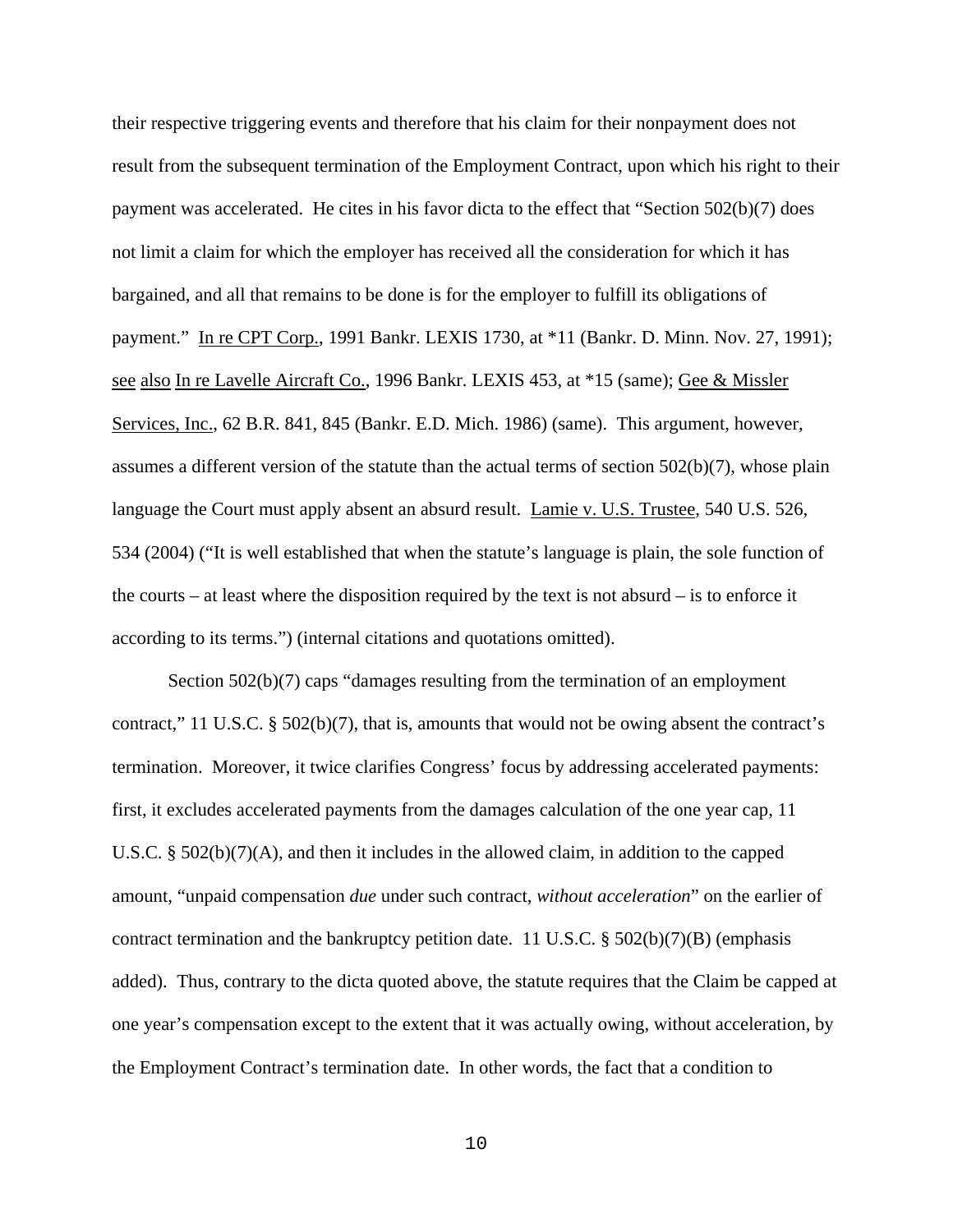payment of the incentive bonuses under the Employment Contract had occurred is not enough; the bonuses had to be due in full, without acceleration, for them not to be capped. This was not the case under the plain terms of Employment Contract  $\P$  3(b) and Art. 5.<sup>10</sup>

The case law is consistent with this conclusion, including In re CPT Corp., 1991 Bankr. LEXIS 1730, upon whose dicta Woods relies. As noted above in note 9, that case actually disallowed under section 502(b)(7) claims for "earned" incentive bonuses, because those bonuses became payable upon contract termination. Id. at  $*12$ -16. The court distinguished Gee  $&$ Missler Services, 62 B.R. at 845, the source for its dicta, as well as In re Prospect Hill Resources, Inc., 837 F.2d 453 ( $11<sup>th</sup>$  Cir. 1988), which had similar dicta, on the basis that the claims in those cases were not for damages arising from termination of an employment contract but, instead, for vested pension and retirement benefits. 1991 Bankr. LEXIS 1730, at \*12. Vested retirement benefits also were at issue in In re Lavelle Aircraft, 1996 Bankr. LEXIS 453, at \*16. The holding of Harrington v. Dornier Aviation (N. Am., Inc.) (In re Dornier Aviation (N. Am., Inc.), 305 B.R. 650 (E.D. Va. 2004), is even worse for Woods, who relies upon its dicta that "the one year cap does not apply to employee claims for earned but unpaid compensation or bonuses . . . as these are claims for 'unpaid compensation due . . . without acceleration." Id. at 654. In Dornier, the court capped a claim for failure to give ninety days notice of termination, even though it was triggered by the giving of shorter notice, because the contract provision had the effect of accelerating payment. Id. at 655. The Dornier court's use of the term "earned but unpaid" therefore should be read as synonymous with "vested," not as referring to bonuses subject to a condition subsequent in order to become payable, such as here by acceleration upon

 $10$  The Employment Contract's distinction between "Accrued Compensation," which is always to be paid upon termination, and payment of accelerated bonuses, which is paid only under certain types of termination, also belies Woods' argument that the future installment payments should be treated as due and owing absent acceleration on termination.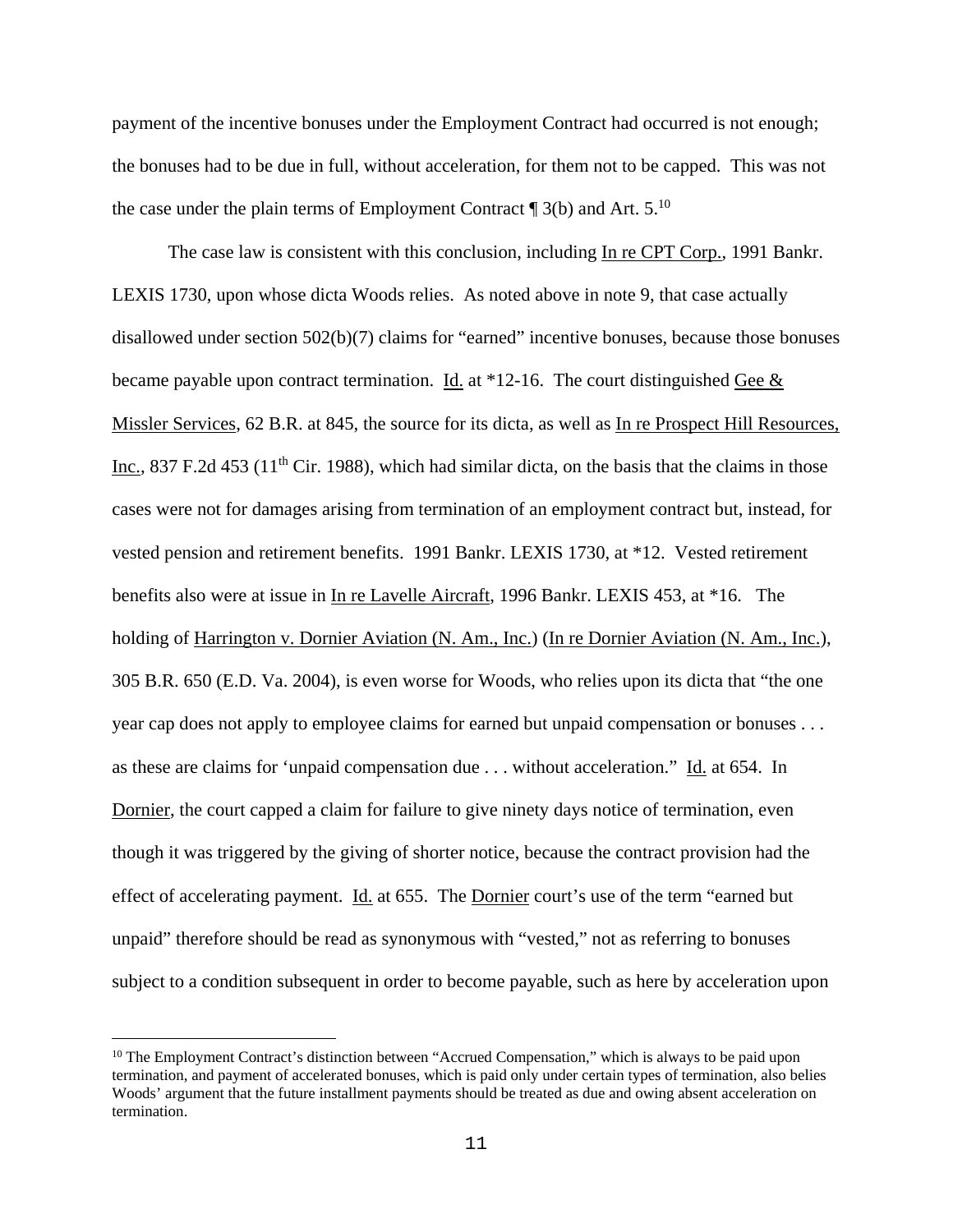contract termination. $11$ 

i

Claimants also made Woods' "already earned" argument in a few other cases pertaining to bonuses, whose treatment of the issue is instructive. Perhaps most aptly, in In re Handy Andy Home Improvement Ctrs., 1997 Bankr. LEXIS 1197 (Bankr. N.D. Ill. July 9, 1997), the claimant had "earned" his incentive bonus in the sense that the triggering event for it had occurred, but it was not payable until a date post-termination. Id., at \*11. Nonetheless, the court found the bonus "vested" on a prorated basis for purposes of section  $502(b)(7)$  – but only because Illinois law provided for such vesting. Id. at \*12-14 (citing 56 Ill. Admin. Code § 300.500(b), which states: "A former employee shall be entitled to a proportionate share of a bonus earned by length of service, *regardless* of any provisions in the contract or agreement conditioning the payment of the bonus upon employment on a particular date.") (emphasis added). The clear implication is that absent such Illinois law, the bonus would have been subject to section  $502(b)(7)$ 's cap. In contrast with Handy Andy, Woods has cited to no Florida law vesting his unaccrued bonuses on the termination date regardless of their being payable over time (unless accelerated on termination), and we have found none.

Other courts also have addressed the "earned" argument when distinguishing between a right to payment subject to a condition subsequent and amounts due and payable, without acceleration, at the time of contract termination, with only the latter being exempt from section 502(b)(7)'s cap. See, e.g., Newman v. Bank of New England Corp, 187 B.R. 405 (Bankr. D. Mass. 1995), where the court concluded that a "signing bonus" clearly triggered by entry into the employment contract nevertheless was subject to section 507(b)(2) because it was not payable until contract termination. See also In re VeraSun Energy Corp., 467 B.R. 757, in which the

<sup>&</sup>lt;sup>11</sup> The requirement that a payment right "vest" pre-termination for it be excluded from section  $502(b)(7)$ 's cap is also used in In re Irvine Pacific Commer. Ins., 228 B.R. at 246-47(BAP 9<sup>th</sup> Cir. 1998), and In re Interact Med. Techs. Corp., 2003 Bankr. LEXIS 2276, at \*16 n. 10 (Bankr. D. Mass., Aug. 4, 2003).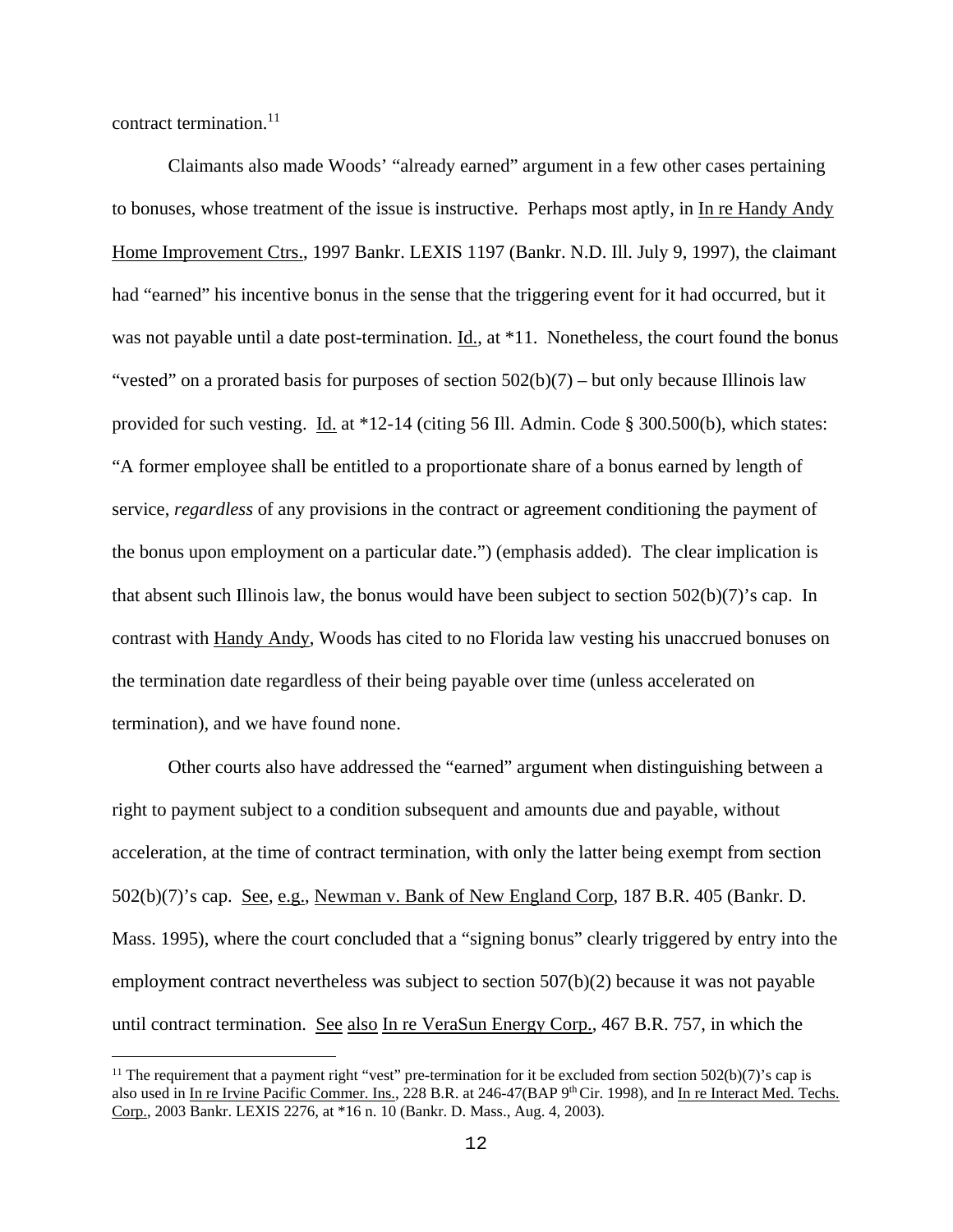court subjected a "stay bonus" to section  $507(b)(2)$ " s cap. The former employees had argued "that because they stayed at [the debtor], worked hard and saw the merger through, they lived up to their end of the bargain [and] their claims are for amounts already earned, services already performed, and consideration already provided." Id. at 766. They did not prevail, however, because the court concluded that their claim was for breach of their employment contract in lieu of severance, located, as in Woods' Employment Contract ¶ 5(b) under the heading "severance," payable, as under the Employment Contract, only under certain circumstances such as termination without cause, and, again as under the Employment Contract, conditioned on the employees' provision of a release, each indicia of a right to future payment arising from and accelerated by termination. Id. at 766-67.

No doubt Woods provided valuable services to the Debtors, but the parties chose that his right to payment under the Employment Contract for certain of those services, covered by the bonus provisions, would be payable over time, with acceleration only upon certain circumstances typical of severance. Given the policy behind section  $502(a)(7)$  to "limit claims for future compensation which would have been earned had the parties continued to perform," In re Lavelle Aircraft, 1996 Bankr. LEXIS, at  $*14$ ,<sup>12</sup> it is not absurd to apply the statute's plain language to that bargain. Congress did not write the statute to require the court to determine whether the executive was overpaid in comparison to an industry standard or whether the executive was, in fact, feathering his nest, nor did it use the terms "golden parachute" or severance. One can presume it decided to write the cap to capture all employee claims for damages, without acceleration, arising on or after termination in order to ensure that its general purpose not be thwarted by the contract parties' artful drafting or courts' value judgments.

<sup>&</sup>lt;sup>12</sup> See also In re VeraSun Energy, 467 B.R. at 765-66, regarding the policy behind section 502(b)(7) to protect the estate from the burdensome claims of key executive employees who were able to extract high salaries and favorable terms in their employment contracts tied to a right payment upon termination.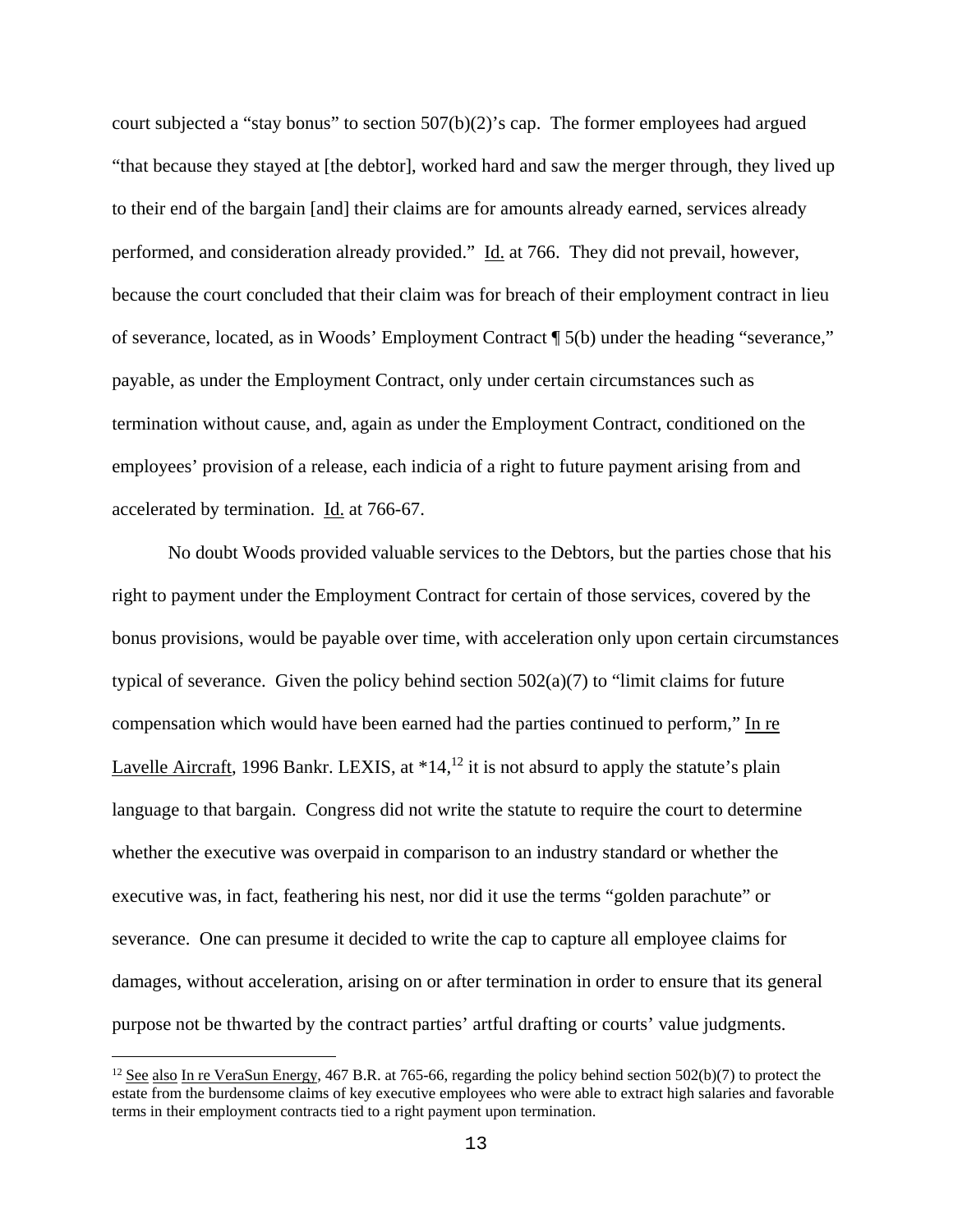Accordingly, Woods' claims for his accelerated incentive bonuses under Employment Contract  $\P$  3(b)(i) and (ii) and 5(b) should be allowed subject to section 502(b)(7)'s cap as asserted by the Debtors. Further, if the Court finds that Woods also has a claim to the incentive bonus under  $\sqrt{3}$  3(b)(iii), it, too, should be capped under the Debtors' interpretation of 11 U.S.C. § 502(b)(7).

**(i) § 502(b)(7) as Applied to Prejudgment Interest.** As noted above, the Claim also asserts a statutory right under Florida law to prejudgment interest.

 Woods acknowledges that any right to *post*petition prejudgment interest is barred by 11 U.S.C. § 502(b)(2), which disallows claims for interest unmatured on the bankruptcy petition date. No recognized exception to that provision applies here: the Claim is not secured, thus 11 U.S.C. § 506(b) could not apply, and the Debtors were not solvent and their chapter 11 plan therefore did not provide for postpetition interest on allowed unsecured claims. Woods of course also would not have an allowed claim for prejudgment interest on those portions of his Claim that are disallowed.

Unless otherwise barred by the Bankruptcy Code, Woods would have a right to *pre*petition prejudgment interest, however, on the allowed portions of his Claim if such a right existed under applicable non-bankruptcy law. See, e.g., Key Bank, N.A. v. Milham (In re Milham), 141 F.3d 420, 423 (2d Cir. 1998) ("Prepetition interest is generally allowable to the extent and at the rate under applicable nonbankruptcy law, including the law of contracts."). Woods asserts such a right under Florida law, citing Becker Holding Co. v. Becker, 78 F.3d 514, 516 ( $11<sup>th</sup>$  Cir. 1996) ("Florida law has long held that a successful plaintiff must be able to recover the total amount of the pecuniary loss that has been suffered. Thus a successful plaintiff is entitled not only to the amount lost, but also to interest on the amount lost in order to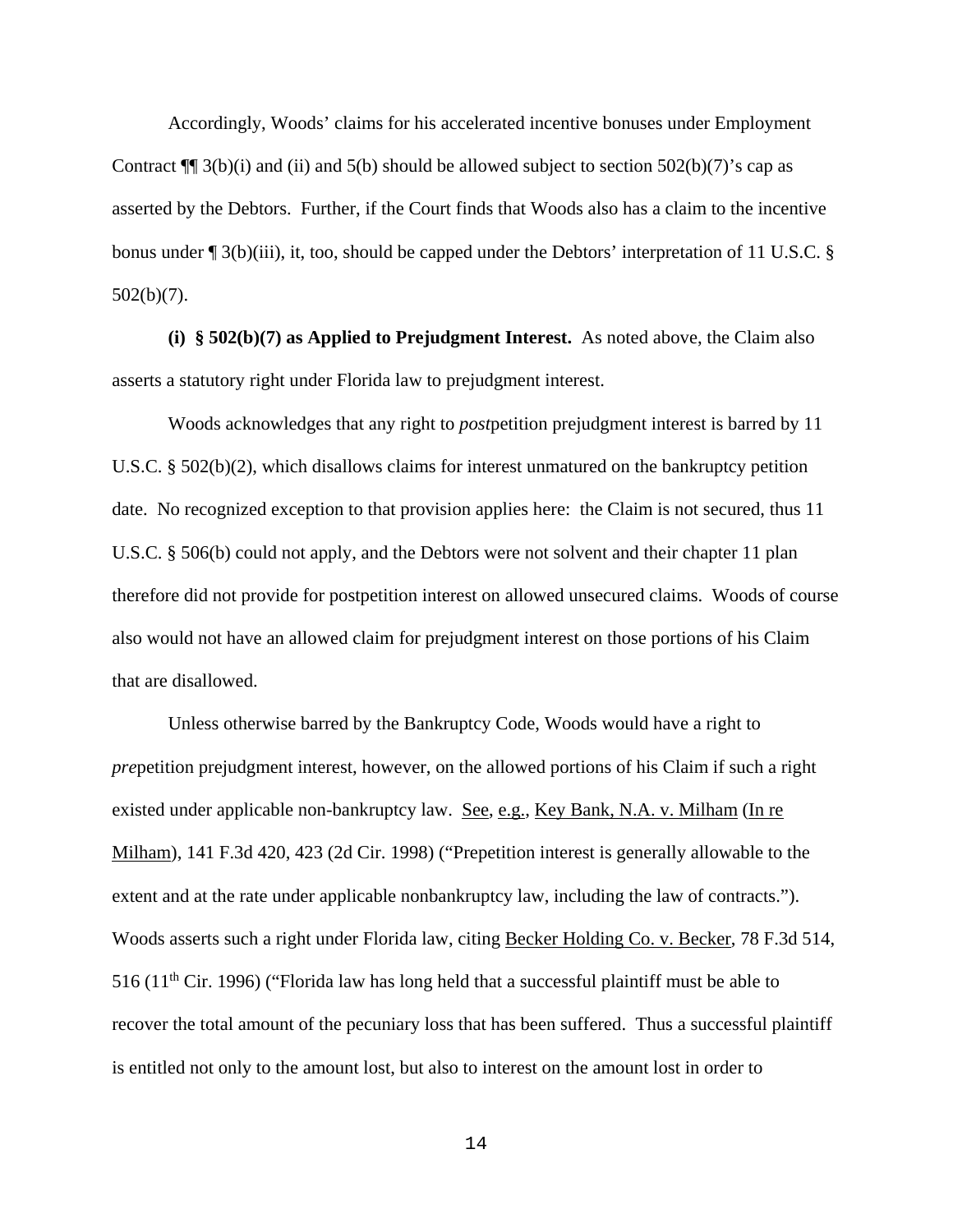compensate the plaintiff for having been deprived of the use of the principal loss amount"), which the Debtors do not dispute. The Debtors contend, however, although with little analysis and no citation to precedent, that 11 U.S.C. § 502(b)(7) precludes such a claim. With equally little analysis and no citation to precedent, Woods disagrees.

 The issue apparently has not been decided in the context of section 502(b)(7), but the statute provides guidance. Claims for damages for breach of an employment contract are capped by "the compensation *provided by such contract*, without acceleration, for one year following the earlier of" the petition date and the contract termination date, plus "any unpaid compensation *due under such contract*, without acceleration, on the earlier of such dates." 11 U.S.C. § 502(b)(7) (emphasis added). The Debtors contend that because Woods' claim to prejudgment interest is not "provided by" the Employment Contract, but, rather by Florida common law, section 502(b)(7) precludes its allowance. Woods appears to argue, to the contrary, that *because* his prejudgment interest claim is not provided by the Employment Contract it is not subject to disallowance under that section. As discussed above, however, Woods' argument is too broad: section 502(b)(7) applies broadly to claims "for damages resulting from the termination of an employment contract," 11 U.S.C. § 502(b)(7), which includes claims arising under a statute or at common law. Belson v. Olson Rug, 483 B.R. at 669-70; In re Fairpoint Comm'cs., 445 B.R. 273-74.

 The Debtor's argument as to how section 502(b)(7) applies to Woods' prejudgment interest claim is too narrow, on the other hand. Because such interest is not "provided by" the Employment Contract, the Debtors are correct that it should not be allowed on the capped portion of the bonus claim, as covered by 11 U.S.C.  $\S$  502(b)(7)(A), where the phrase appears. However, to the extent prejudgment interest would be owed at the applicable prejudgment rate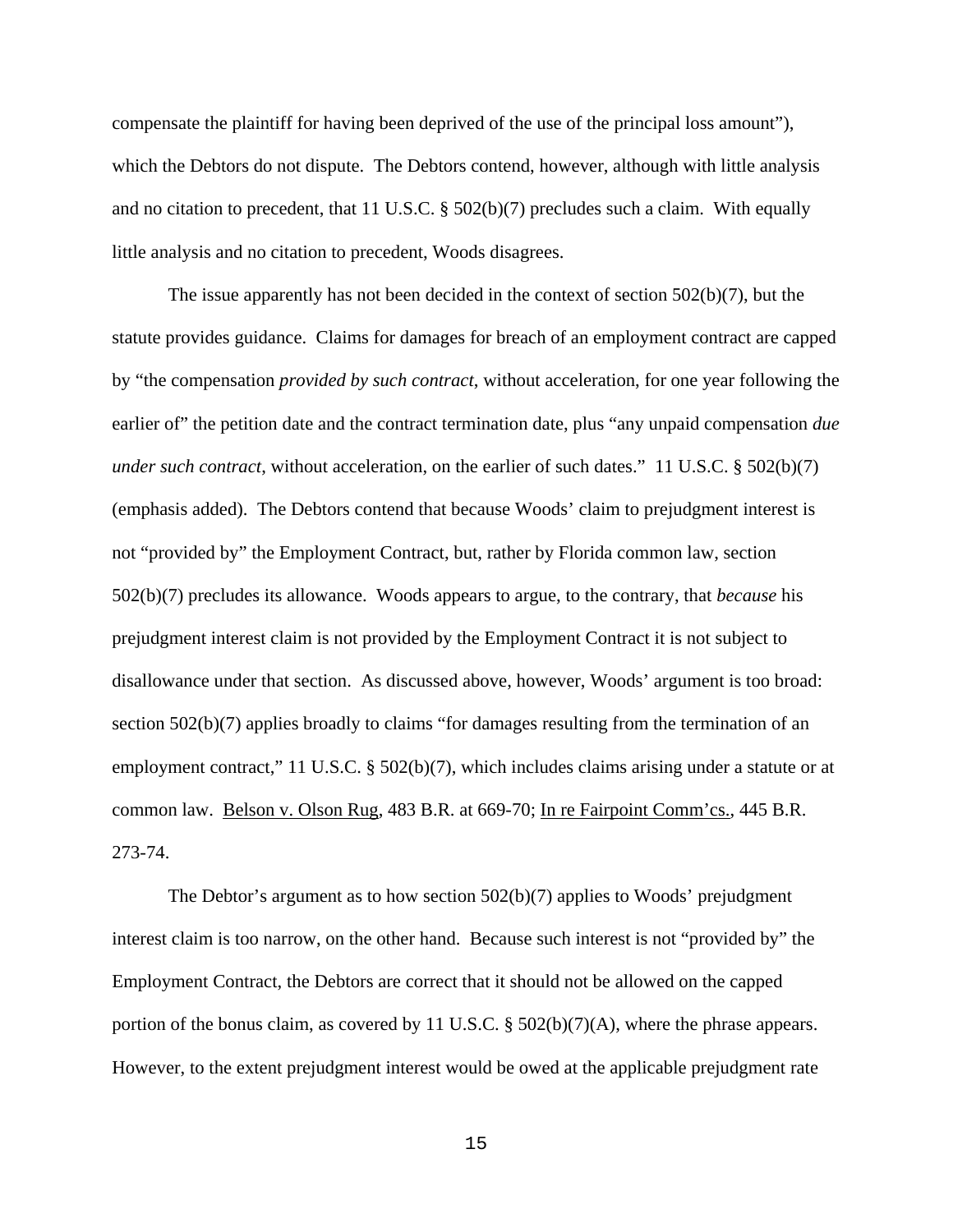under Florida law on the amount "due under" the Contract before termination or on termination without acceleration, it would not be damages arising from termination or would be added to the allowed amount under 11 U.S.C. § 502(b)(7)(B), respectively.

 Cases decided under the analogous cap on damages for termination of a lease under 11 U.S.C. § 502(b)(6) support this interpretation. Like section  $502(b)(7)(B)$ , a landlord's lease termination claim under section  $502(b)(6)$  includes not only the capped amount but also "any unpaid rent *due under such lease*, without acceleration," on the earlier of repossession or surrender of the property (emphasis added), and, like section 502(b)(7), the landlord's claim is capped under section 502(b)(6) only to the extent it is for damages resulting from lease termination, without acceleration. 11 U.S.C. § 502(b)(6). Courts have held that prepetition interest on the accrued pre-termination unaccelerated portion of the landlord's claim, even if such interest accrued post-termination under a statute, should be allowed, whereas such interest on the capped claim should be disallowed, under section 502(b)(6). See, e.g., Lariat Co's v. Wigley (In re Wigley), 533 B.R. 267, 272-74 (BAP  $8<sup>th</sup>$  Cir. 2015), which held that that prepetition pre- and postjudgment interest on pre-termination unpaid rent, maintenance and late fees were "derivative" of such amounts and therefore allowable, but that such interest on the capped claim was not, as it was not provided by the lease. See also, In re Dronebarger, 2011 Bankr. LEXIS 452, at \*17 (Bankr. W.D. Tex. Jan. 31, 2011).

**(ii) § 502(b)(7) as Applied to Attorneys Fees.** Woods' claim to attorneys fees should be viewed in the same way as his prejudgment interest claim, with the exception that there is no provision of the Bankruptcy Code comparable to 11 U.S.C. § 502(b)(2) that disallows all claims for postpetition attorneys fees, Travelers Cas. & Sur. Co. of Am. v. PG&E, 549 U.S. 443, 452-54 (2007), and the Debtors have not argued any "principles of bankruptcy law that might provide an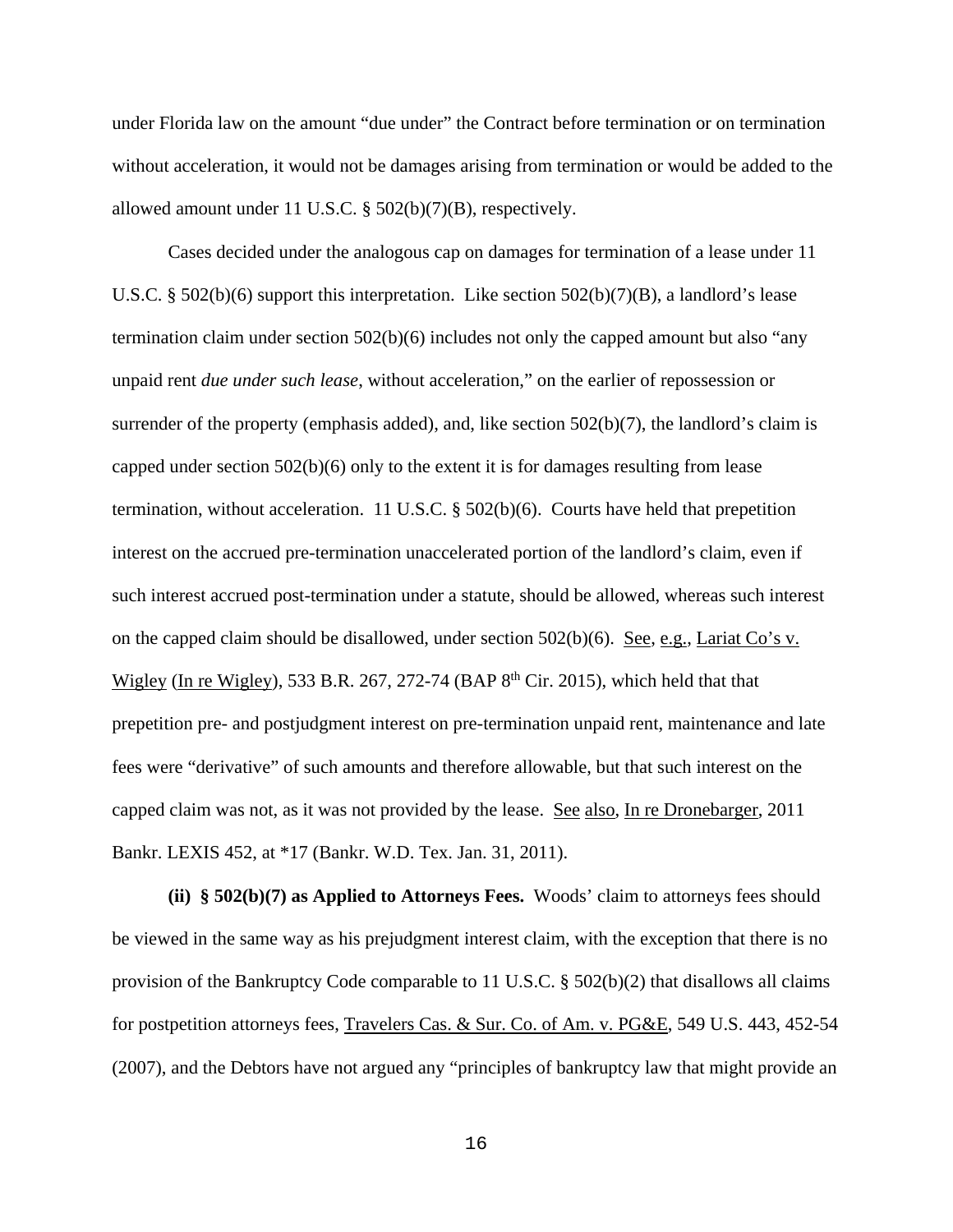independent basis for disallowing" Woods' claim for postpetiton attorneys fees, id. at 456, with the exception of section 502(b)(7). See also Ogle v. Fid. & Deposit Co., 586 F.3d 143, 148 (2d Cir. 2009), cert. denied, 2010 U.S. LEXIS 3558 (U.S. Apr. 26, 2010). Woods' right to attorneys fees under applicable non-bankruptcy law also is not absolute, unlike his Florida law right to prejudgment interest. Florida Statutes § 448.08 provides a non-contractual right to attorneys fees only to a prevailing party in a wage action: "The Court may award the prevailing party in an action for unpaid wages costs of the action and a reasonable attorneys fee." Fla. Stat. ch. 448.08. The statute's use of the term "wages" has been held to include a bonus. Community Design Corp. v. Antonell, 549 So. 2d 343, 345 (Fla. 3d DCA 1984), which the Debtors do not dispute. That decision also notes that "a party prevails within the meaning of section 448.08 when there is an affirmative judgment rendered, even if it is for less than the amount claimed and recovery is not had on all counts." Id. at 346.<sup>13</sup>

 Here, Woods has not prevailed on his argument that his post-termination bonus claims are not subject to section  $502(b)(7)$ 's cap, and, as discussed below, the Court cannot decide on this record whether Employment Contract ¶ 3(b)(ii) and (iii) provide for two mutually exclusive bonuses or, instead, whether Woods can earn both, as he contends. The Debtors have not meaningfully disputed the other elements of Woods' Claim, so there was nothing there for Woods to prevail on. Therefore, Woods is not now entitled to allowance of any postpetition attorneys fees under Florida law, although if he prevails in the dispute over whether the bonuses in  $\P$  3(b)(ii) and (iii) are mutually exclusive, he might be entitled under Florida law to attorneys

i<br>Li

<sup>&</sup>lt;sup>13</sup> This Memorandum of Decision focuses on the Florida law basis for Woods' attorneys fee claim because Woods has not explained how he has a right to attorneys fees under 29 U.S.C. § 1132(g)(1), which provides, in relevant part, "In an action under this title . . . by a participant [or] beneficiary, the court in its discretion may allow a reasonable attorney's fee and costs of action to either party," other than, arguably, those incurred in defense of his \$15,000 COBRA benefits claim and, perhaps, his \$1 million "severance" claim. The Debtors, however, have not disputed either of those claims, with the exception of the brief period during which they asserted the "severance" claim should be capped at \$500,000, not \$1,000,000. To the extent that such fees might be allowable under ERISA, therefore, they in all likelihood would comprise a minuscule portion of his fee claim.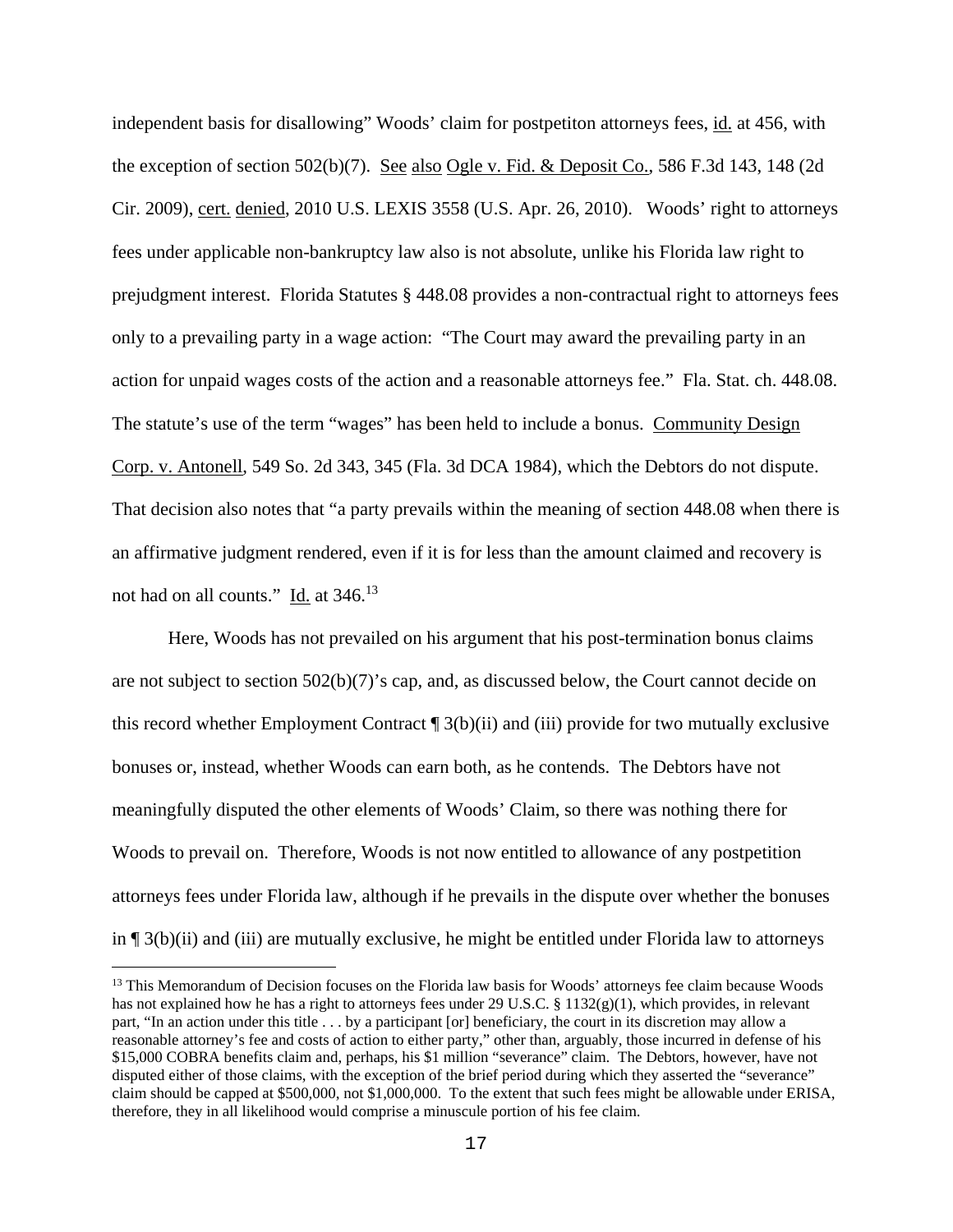fees related thereto, unless they are precluded by 11 U.S.C.  $\S 502(b)(7)$ .<sup>14</sup>

The parties make essentially the same arguments under section  $502(b)(7)$  regarding Woods' right to prevailing party attorneys fees as they do with respect to his prejudgment interest claim, and the Court applies the same analysis. As discussed above, Woods' claim to attorneys fees as damages arising from termination of the Employment Contract should be read as "compensation" under 11 U.S.C. § 502(b)(7) for such breach, even if provided for by statute, as discussed above. However, also as discussed above, because such fees are not "provided by the contract," Woods' claimed attorneys fees should be disallowed under the plain terms of section  $502(b)(7)(A)$  to the extent they pertain to compensation that had not accrued without acceleration before termination, that is, the disputed capped portion of the Claim. On the other hand, if Woods prevails on this claim to a third bonus, under Florida Statutes § 448.08 Woods' attorney fee claim should be allowed to the extent incurred litigating that issue as to the noncapped portion of the Claim, as an incident to or derivative of the compensation due under the Employment Contract, without acceleration, on or before the termination date.

This latter conclusion applied in <u>Irvine-Pacific Commer. Ins. Brokers v. Adams</u> (In re Irvine-Pacific Commer. Ins.), 228 B.R. 245, 247-48 (BAP  $9<sup>th</sup>$  Cir. 1998), where fees spent defending a benefit that was fully vested pre-termination were held not to be covered by the oneyear cap in section 502(b)(7) and therefore were allowed, consistent with the Court's view of section 502(b)(7). In In re Mid-American Waste Sys., 274 B.R. 111 (Bankr. D. Del. 2001), the court addressed the right to legal fees relating, instead, to a capped claim, holding that that if the entitlement to fees had been agreed by the contract parties, they would be included in the claim, id. at 124, subject to the cap, which is consistent with this Court's view of section 502(b)(7)(A)'s

i<br>Li

<sup>&</sup>lt;sup>14</sup> Even then, Woods would have to supplement his Claim with his attorneys' time and expense records to enable the Court to determine their reasonableness.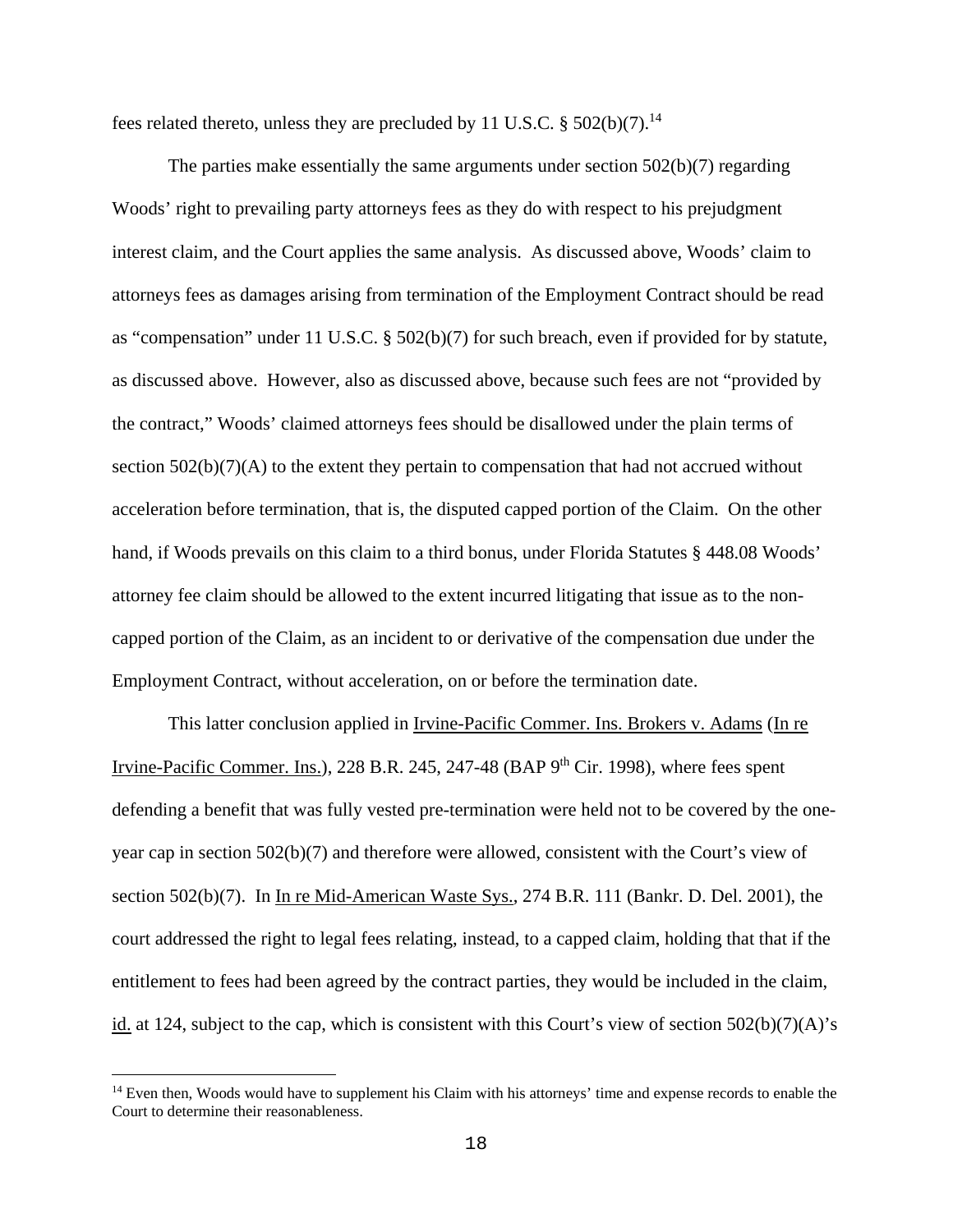"provided by such contract" requirement. Although no right to legal fees was asserted other than one based on the parties' contract, the implication of Mid-American Waste decision was that attorneys fees would not be included in the capped portion of the claim if not provided for by the employment contract, which also is consistent with this Court's analysis.

### **B. Is Woods Entitled to Two or to Three Incentive Bonuses?**

 As discussed in note 8 above, Florida follows the plain meaning rule for the interpretation of contracts, with resort to parol evidence to discern the parties' intent permitted only if the contract's terms are reasonably susceptible to more than one interpretation. In determining whether an ambiguity exists, the Court may rely on its own logic when interpreting an ambiguous provision and should favor a rational result. Royal Oak Landing Homeowners Ass'n v. Pelletier, 620 So. 2d 786, 788 (Fla. 4th DCA 1993) ("When construing ambiguous language, courts will approve that construction which comports with logic and reason."). Further, courts are required to read provisions of a contract harmoniously to give effect to all portions thereof. Jones v. Fla. Ins. Guar. Ass'n, 908 So. 2d 435, 456 (Fla. 2005).

 The Debtors assert two reasons for Woods' incentive bonuses under Employment Contract  $\P$  3(b)(ii) and (iii) to be mutually exclusive. The first, that the bonus in  $\P$  3(b)(i) is separated by a semi-colon from the other available bonuses in that paragraph, while the remaining bonuses are separated by commas, is not persuasive. The list of available bonuses following  $\sqrt{\frac{3(b)(1)}}$  that are separated by commas includes not only the two that the Debtors contend are mutually exclusive but also, in  $\P$  3(b)(iv), "other cash bonuses as agreed to in writing in the future between [Woods] and the Chief Executive Officer with approval from the Compensation Committee." Moreover, none of the bonuses listed in ¶ 3(b)(ii) through (iv), are separated by the word "or," and the last item in the list is preceded by the word "and," not "or",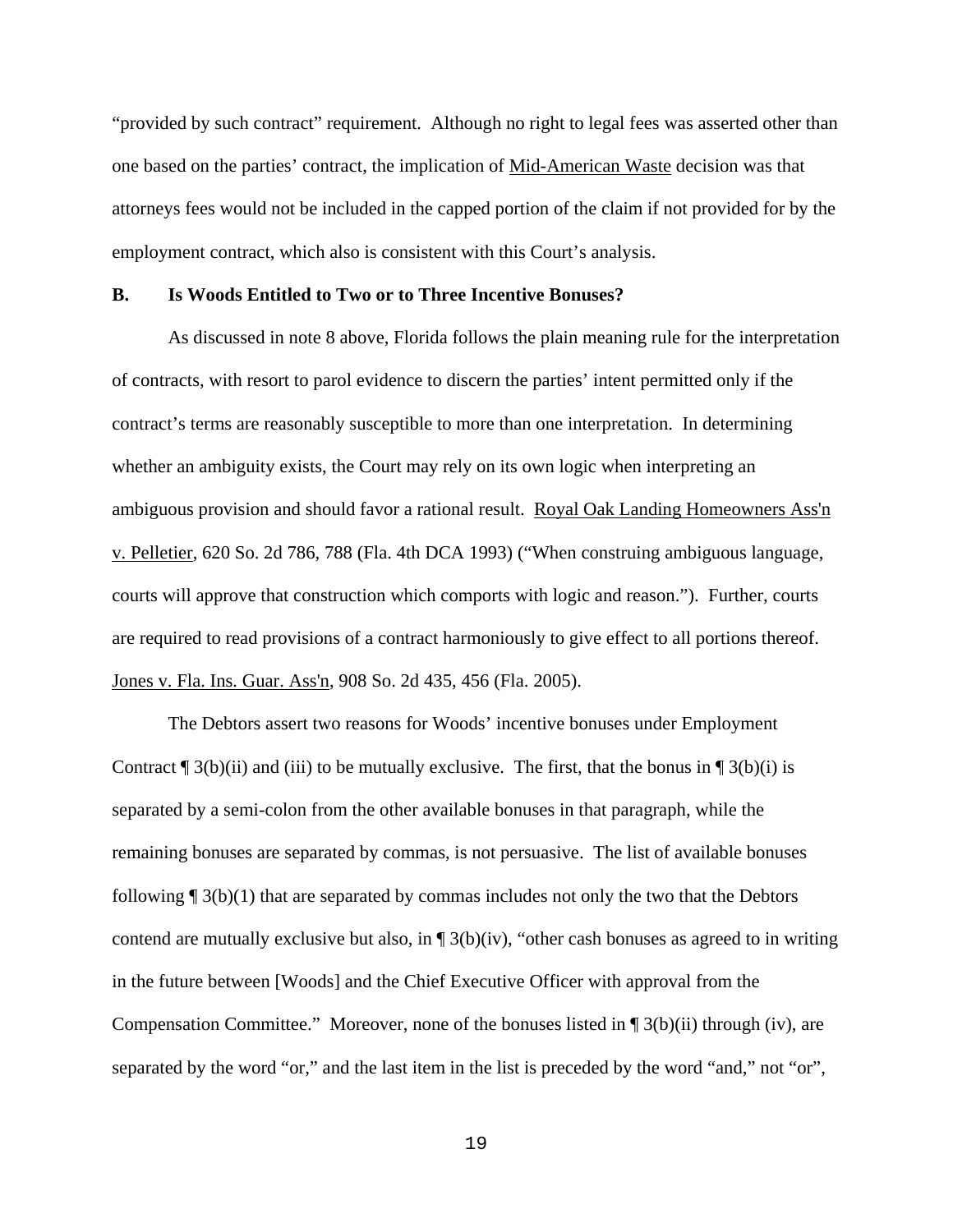which suggests that each possible bonus is separate, not that they are mutually exclusive.

 The Debtors' other argument is more plausible. The only difference between the triggers for the bonuses found in ¶ 3(b)(ii) and (iii) is that in ¶ 3(b)(iii) 21C has *initially elected to participate* in any way in the "new multi-bundled payment system for freestanding radiation therapy centers" whose mere adoption by the government, *without* 21C's election to participate, is the trigger for the bonus in  $\P_3(b)(ii)$ . Thus, if one were to portray the two possible bonuses by a Venn diagram, the latter would be wholly subsumed by the former.

Under Woods' interpretation of  $\P$  3(b), 21C could trigger  $\P$  3(b)(iii)'s bonus on top of  $\P$ 3(b)(ii)'s bonus – payable, of course, over five years unless accelerated on Contract termination – by making such an election mere minutes after the payment system's adoption. Indeed, under Woods' interpretation, 21C could initially elect to participate in the government's new payment system, triggering the  $\P$  3b(iii) bonus, and then elect not to participate, triggering the  $\P$  3(b)(ii) bonus, although 21C's subsequent election not to participate surely would connote a lesser value to 21C from the government's mere adoption of the payment system. Could it really be logical, then, that the two bonuses be separately earned when the former is so easily subsumed by the latter?

The portion of Employment Contract  $\P$  3(b) that states how the bonuses are to be paid gives some context, but of only limited utility. It provides that "the first payment [of a bonus is] payable within five (5) business days following *the freeze, adoption or election, respectively*." (emphasis added). A serial comma between "adoption" and "or election" clearly would have helped Woods' interpretation. Its absence is not dispositive for the Debtors' interpretation, however, because a comma's inclusion in such a series is not a strict grammatical requirement. See e.g. Telenor Mobile Commc'ns AS v. Storm LLC, 587 F. Supp. 2d 594, n.11 (S.D.N.Y.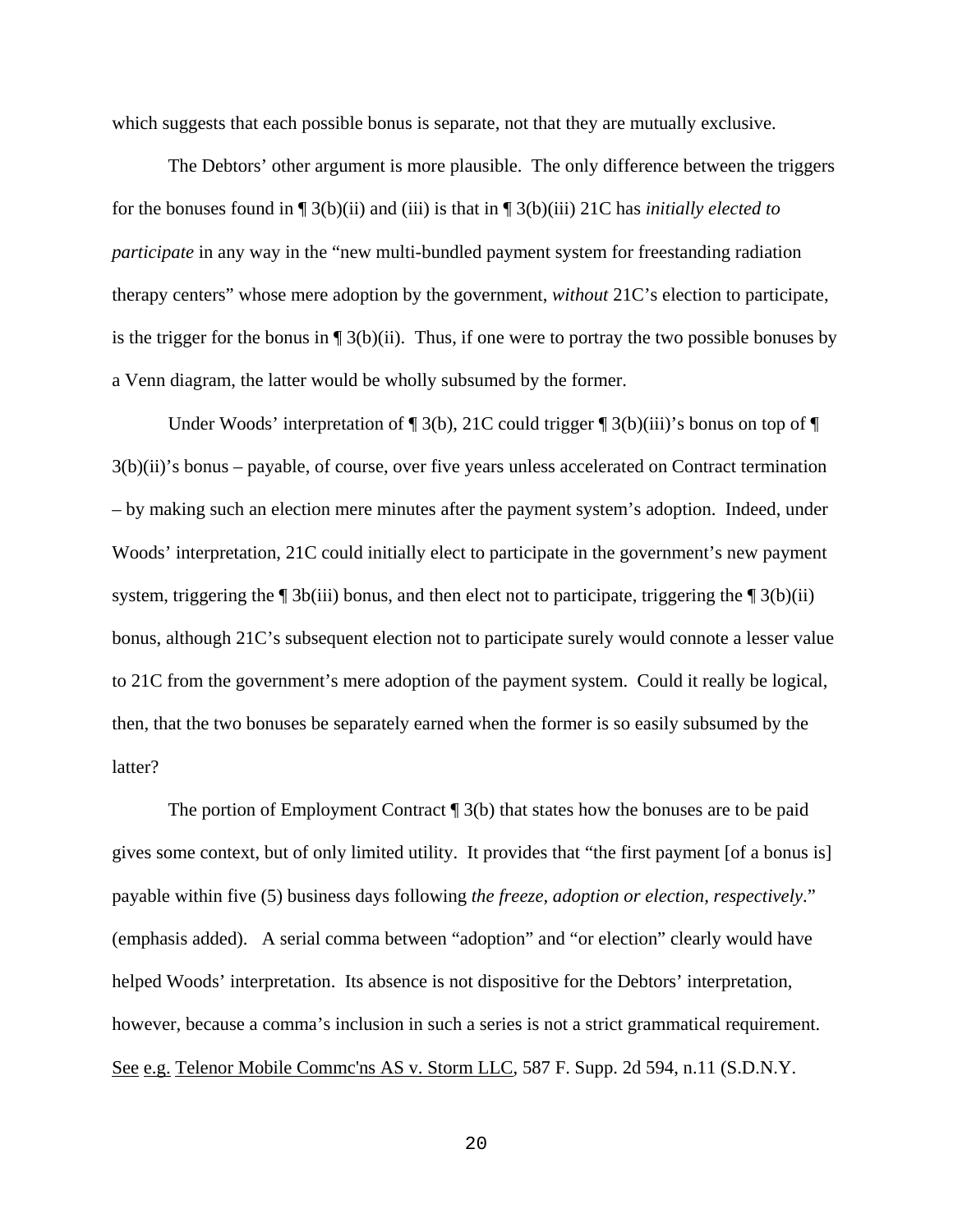2008), aff'd, 351 F. Appx 467 (2d Cir. 2009).

i

Given (a) the grammatical structure of  $\P$  3(b), (b) the flip side of the Debtors' redundancy argument – that is, that if the argument were true,  $\P$  3(b)(iii) could be viewed as surplusage, which Florida law cautions us to avoid – as well as Woods' at least plausible explanation of why the government's mere adoption of a new payment system could benefit 21C even if 21C did not elect to participate in it,<sup>15</sup> the parties' intention regarding whether the two bonuses are mutually exclusive is ambiguous. Parol evidence therefore is permissible to help establish their intention beyond the Contract's plain meaning, after suitable discovery.

### **Conclusion**

 For the foregoing reasons, the portion of the Claim comprising Woods' accelerated bonuses is capped pursuant to 11 U.S.C. § 502(b)(7) in the way asserted in the Claim Objection, including, if Woods is able to establish his right to a bonus under both  $\int 3(b)(ii)$  and  $\int 3(b)(iii)$ , as to both such bonuses.

The Claim Objection is also granted (a) pursuant to 11 U.S.C. § 502(b)(2), as to Woods' claim for postpetition prejudgment interest, and (b) pursuant to 11 U.S.C. § 502(b)(7), as to prejudgment interest on any portion of Woods' claim that is capped, because it is not provided by the Employment Contract. However, prepetition prejudgment interest at the applicable Florida law rate will be allowed on the non-capped portion of the Claim (that is, the portion of the Claim that was owing before or on termination, without acceleration).

The Court will not allow attorneys fees incurred in connection with any portion of the

<sup>&</sup>lt;sup>15</sup> In his post-Hearing submission, Woods asserts that "the adoption of a multi-bundled payment system by the government provided a stable reimbursement baseline, which was very valuable to the company whose revenues had been based on a volatile and unpredictable set of reimbursement factors. . . . A company would not elect to participate [immediately] if the company's [current] rate of reimbursement under the Physician Fee Schedule was higher than the baseline reimbursement under the new, multi-bundled payment system," which Woods asserts was the case with 21C. Andrew L. Woods Further Brief in Opposition, dated September 12, 2018, ¶ 25.